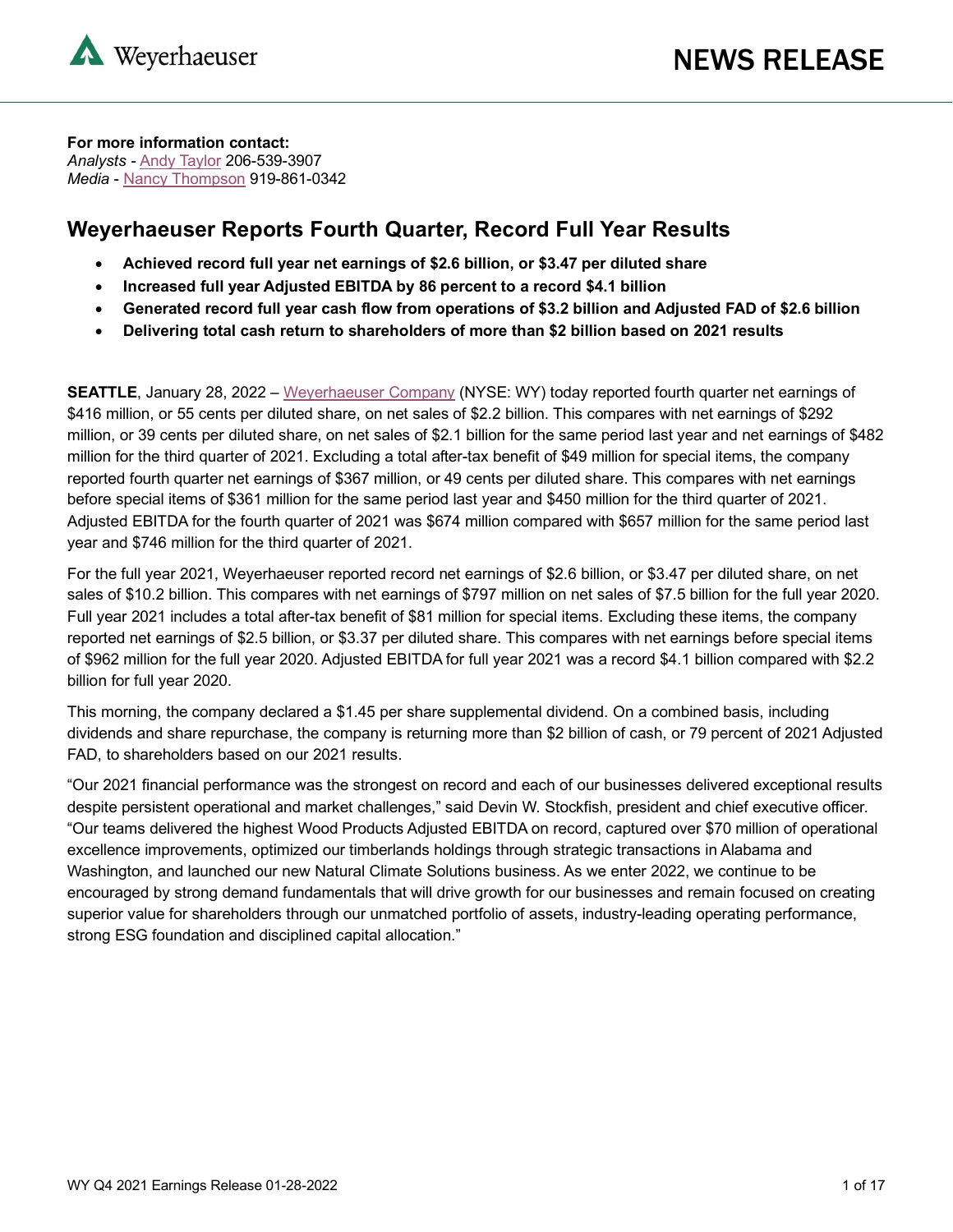| <b>WEYERHAEUSER FINANCIAL HIGHLIGHTS</b>                           | 2021           | 2021    | 2020    | 2021             | 2020             |
|--------------------------------------------------------------------|----------------|---------|---------|------------------|------------------|
| (millions, except per share data)                                  | Q <sub>3</sub> | Q4      | Q4      | <b>Full Year</b> | <b>Full Year</b> |
| Net sales                                                          | \$2,345        | \$2,206 | \$2,063 | \$10,201         | \$7,532          |
| Net earnings                                                       | \$482          | \$416   | \$292   | \$2,607          | \$797            |
| Net earnings per diluted share                                     | \$0.64         | \$0.55  | \$0.39  | \$3.47           | \$1.07           |
| Weighted average shares outstanding, diluted                       | 751            | 751     | 749     | 751              | 748              |
| Net earnings before special items $(1)(2)$                         | \$450          | \$367   | \$361   | \$2,526          | \$962            |
| Net earnings per diluted share before special items <sup>(1)</sup> | \$0.60         | \$0.49  | \$0.48  | \$3.37           | \$1.29           |
| Adjusted EBITDA <sup>(1)</sup>                                     | \$746          | \$674   | \$657   | \$4,094          | \$2,201          |
| Net cash from operations                                           | \$659          | \$494   | \$444   | \$3,159          | \$1,529          |
| Adjusted FAD <sup>(3)</sup>                                        | \$561          | \$181   | \$362   | \$2,623          | \$1,240          |

(1) Net earnings before special items is a non-GAAP measure that management believes provides helpful context in understanding the company's earnings performance. Additionally, Adjusted EBITDA is a non-GAAP measure that management uses to evaluate the performance of the company. Adjusted EBITDA, as we define it, is operating income adjusted for depreciation, depletion, amortization, basis of real estate sold and special items. Net earnings before special items and Adjusted EBITDA should not be considered in isolation from, and are not intended to represent an alternative to, our GAAP results. Reconciliations of Net earnings before special items and Adjusted EBITDA to GAAP earnings are included within this release.

(2) Fourth quarter 2021 after-tax special items include a \$28 million product remediation insurance recovery, a \$12 million noncash legal benefit and a \$9 million insurance recovery. Special items for prior periods presented are included in the reconciliation tables within this release.

(3) Adjusted Funds Available for Distribution (Adjusted FAD) is a non-GAAP measure that management uses to evaluate the company's liquidity. Adjusted FAD, as we define it, is net cash from operations adjusted for capital expenditures and significant non-recurring items. Adjusted FAD measures cash generated during the period (net of capital expenditures and significant nonrecurring items) that is available for dividends, repurchases of common shares, debt reduction, acquisitions, and other discretionary and nondiscretionary capital allocation activities. Adjusted FAD should not be considered in isolation from, and is not intended to represent an alternative to, our GAAP results. A reconciliation of Adjusted FAD to net cash from operations is included within this release.

## **TIMBERLANDS**

| <b>FINANCIAL HIGHLIGHTS</b>                              | 2021   | 2021  |        |
|----------------------------------------------------------|--------|-------|--------|
| (millions)                                               | Q3     | Q4    | Change |
| Net sales                                                | \$552  | \$565 | \$13   |
| Net contribution to pretax earnings                      | \$133  | \$110 | \$(23) |
| Pretax benefit for special items                         | \$(32) | $S -$ | \$32   |
| Net contribution to pretax earnings before special items | \$101  | \$110 | \$9    |
| <b>Adjusted EBITDA</b>                                   | \$165  | \$176 | \$11   |

**Q4 2021 Performance –** In the West, fee harvest volumes were slightly higher than the third quarter and per unit log and haul costs were lower. Domestic sales realizations were comparable and export sales realizations were slightly higher, driven by strong demand in Japan. In the South, sales realizations for sawlogs and fiber logs increased slightly as mills continued to bolster inventories, and fee harvest volumes were modestly higher as weather conditions improved from the third quarter. Per unit log and haul costs were slightly higher, primarily due to increased transportation costs.

**Q1 2022 Outlook –** Weyerhaeuser anticipates first quarter earnings and Adjusted EBITDA will be significantly higher than the fourth quarter. In the West, the company expects significantly higher domestic sales realizations and fee harvest volumes, moderately higher export sales realizations, and seasonally lower forestry and road costs. Per unit log and haul costs are expected to be moderately lower than the fourth quarter. In the South, the company expects comparable sales realizations and seasonally lower forestry and road costs. This is expected to be offset by slightly higher per unit log and haul costs and slightly lower fee harvest volumes.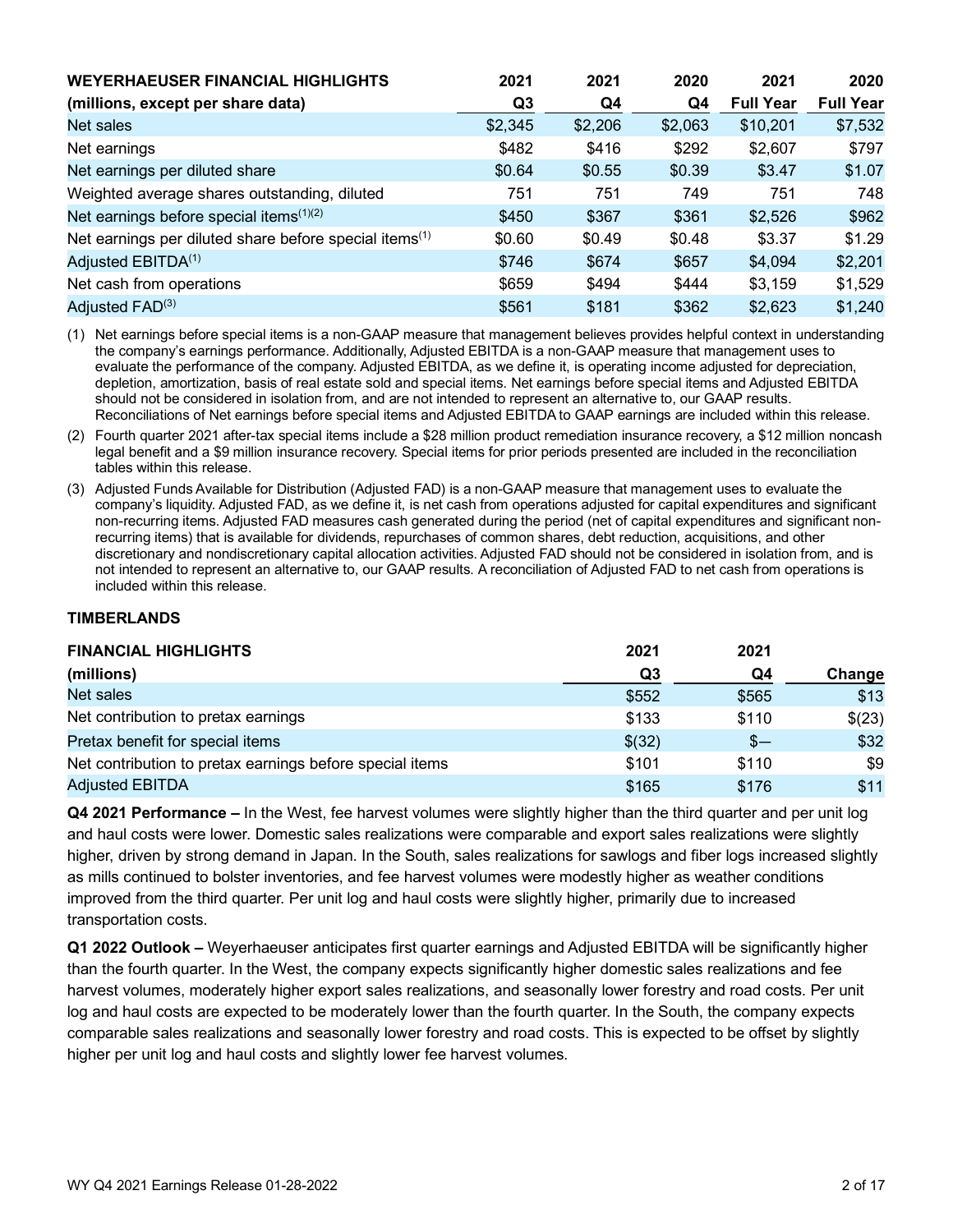## **REAL ESTATE, ENERGY & NATURAL RESOURCES**

| <b>FINANCIAL HIGHLIGHTS</b>         | 2021 | 2021 |        |
|-------------------------------------|------|------|--------|
| (millions)                          | Q3   | Q4   | Change |
| Net sales                           | \$69 | \$59 | \$(10) |
| Net contribution to pretax earnings | \$45 | \$36 | \$(9)  |
| <b>Adjusted EBITDA</b>              | \$60 | \$49 | \$(11) |

**Q4 2021 Performance –** Earnings and Adjusted EBITDA decreased from the third quarter due to lower real estate sales. The number of acres sold decreased due to the timing of transactions, partially offset by an increase in the average price per acre due to the mix of properties sold. The segment reported full year Adjusted EBITDA of \$296 million.

**Q1 2022 Outlook –** Weyerhaeuser expects first quarter earnings and Adjusted EBITDA will be slightly higher than first quarter 2021 due to an increase in real estate acres sold. The company anticipates full year 2022 Adjusted EBITDA for the segment will be approximately \$300 million.

## **WOOD PRODUCTS**

| <b>FINANCIAL HIGHLIGHTS</b>                              | 2021    | 2021    |         |
|----------------------------------------------------------|---------|---------|---------|
| (millions)                                               | Q3      | Q4      | Change  |
| Net sales                                                | \$1,853 | \$1,718 | \$(135) |
| Net contribution to pretax earnings                      | \$517   | \$516   | \$(1)   |
| Pretax benefit for special items                         | $s-$    | \$(50)  | \$(50)  |
| Net contribution to pretax earnings before special items | \$517   | \$466   | \$(51)  |
| <b>Adjusted EBITDA</b>                                   | \$565   | \$517   | \$(48)  |

**Q4 2021 Performance –** Sales realizations for lumber increased by 15 percent compared with the third quarter average, which was more than offset by a 29 percent decrease for oriented strand board. Sales volumes were significantly lower than the third quarter for lumber and slightly lower for oriented strand board, largely due to weatherrelated transportation challenges in Canada. Raw material costs for engineered wood products were significantly lower, primarily for oriented strand board webstock. Sales realizations improved across most engineered wood products, partially offset by lower sales volumes due to planned maintenance. Distribution commodity product margins were significantly higher, slightly offset by seasonally lower sales volumes.

Fourth quarter pretax special items include a \$37 million product remediation recovery and a \$13 million insurance recovery.

**Q1 2022 Outlook –** Weyerhaeuser anticipates first quarter earnings and Adjusted EBITDA will be comparable to the fourth quarter, excluding the effect of changes in average sales realizations for lumber and oriented strand board. The company expects modestly higher sales volumes for oriented strand board, partially offset by moderately higher fiber costs. For lumber, the company expects moderately higher log costs and slightly lower sales volumes, partially offset by improved unit manufacturing costs. Engineered wood products sales volumes are expected to be higher with comparable sales realizations.

## **UNALLOCATED**

| <b>FINANCIAL HIGHLIGHTS</b>                        | 2021   | 2021   |        |
|----------------------------------------------------|--------|--------|--------|
| (millions)                                         | Q3     | Q4     | Change |
| Net charge to pretax earnings                      | \$(50) | \$(57) | \$(7)  |
| Pretax benefit for special items                   | $s-$   | \$(15) | \$(15) |
| Net charge to pretax earnings before special items | \$(50) | \$(72) | \$(22) |
| <b>Adjusted EBITDA</b>                             | \$(44) | \$(68) | \$(24) |

**Q4 2021 Performance –** Fourth quarter results include an adjustment to our self-insurance accruals, primarily due to elevated medical claims activity.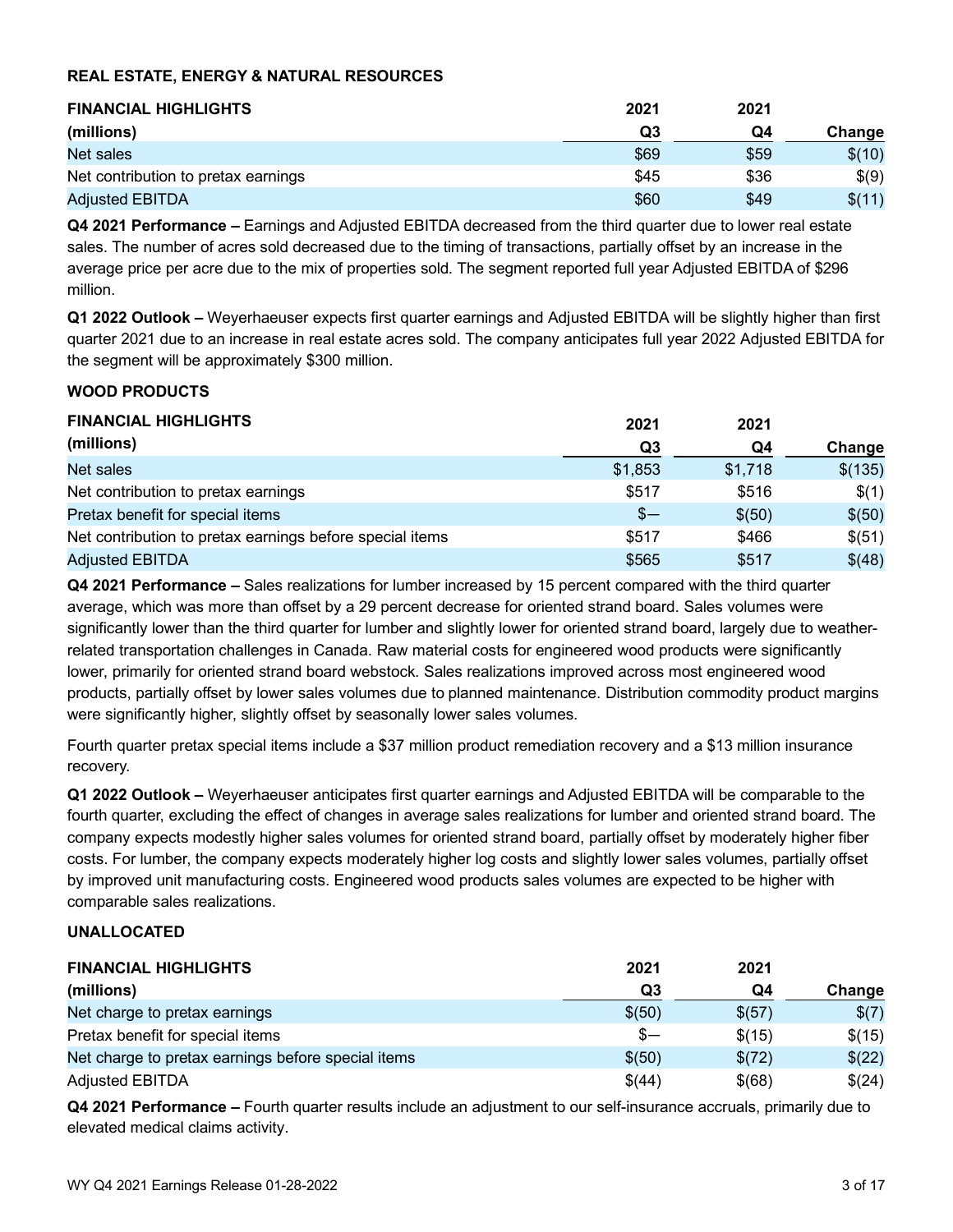Fourth quarter special items include a \$15 million pretax noncash legal benefit.

## **ABOUT WEYERHAEUSER**

[Weyerhaeuser Company,](https://www.weyerhaeuser.com/) one of the world's largest private owners of timberlands, began operations in 1900. We own or control approximately 11 million acres of [timberlands](https://www.weyerhaeuser.com/timberlands/) in the U.S. and manage additional timberlands under long-term licenses in Canada. We manage these timberlands on [a sustainable](https://www.weyerhaeuser.com/sustainability/) basis in compliance with internationally recognized forestry standards. We are also one of the largest manufacturers of [wood products](https://www.weyerhaeuser.com/woodproducts/) in North America. Our company is a real estate investment trust. In 2021, we generated \$10.2 billion in net sales and employed approximately 9,200 people who serve customers worldwide. Our common stock trades on the New York Stock Exchange under the symbol WY. Learn more at [www.weyerhaeuser.com.](https://www.weyerhaeuser.com/)

## **EARNINGS CALL INFORMATION**

Weyerhaeuser will hold a live conference call at 7 a.m. Pacific (10 a.m. Eastern) on January 28, 2022 to discuss fourth quarter results.

To access the live webcast and presentation online, go to th[e Investor Relations](http://investor.weyerhaeuser.com/) section on [www.weyerhaeuser.com](https://www.weyerhaeuser.com/) on January 28, 2022.

To join the conference call from within North America, dial 877-407-0792 (access code: 13724913) at least 15 minutes prior to the call. Those calling from outside North America should dial 201-689-8263 (access code: 13724913). Replays will be available for two weeks at 844-512-2921 (access code: 13724913) from within North America, and at 412-317-6671 (access code: 13724913) from outside North America.

## **FORWARD-LOOKING STATEMENTS**

This news release contains statements concerning the company's future results and performance that are forwardlooking statements within the meaning of the Private Securities Litigation Reform Act of 1995, including, but not limited to, with respect to our outlook and expectations concerning the following: demand fundamentals and expected growth in our businesses; first quarter earnings and Adjusted EBITDA for each of our businesses and full-year Adjusted EBITDA for our Real Estate, Energy & Natural Resources business; domestic and export log sales realizations, fee harvest volumes, forestry and road costs, and log and haul costs for our Timberlands business; real estate sales volume for our Real Estate, Energy & Natural Resources business; and raw materials costs, sales volumes and realizations and unit manufacturing costs for our Wood Products business. Forward-looking statements can be identified by the fact that they do not relate strictly to historical or current facts. They often involve use of words such as "anticipate," "expect," "planned," "will," and similar words and expressions. They may use the positive, negative or another variation of those and similar words. These forward-looking statements are based on our current expectations and assumptions and are not guarantees of future events or performance. The realization of our expectations and the accuracy of our assumptions are subject to a number of risks and uncertainties that could cause actual results to differ materially from those described in the forward-looking statements. These risks and uncertainties include, but are not limited to:

- the effect of general economic conditions, including employment rates, interest rate levels, inflation, housing starts, general availability of financing for home mortgages and the relative strength of the U.S. dollar;
- the effect of COVID-19 and other viral or disease outbreaks, including but not limited to any related regulatory restrictions or requirements, and their potential effects on our business, results of operations, cash flows, financial condition and future prospects;
- market demand for the company's products, including market demand for our timberland properties with higher and better uses, which is related to, among other factors, the strength of the various U.S. business segments and U.S. and international economic conditions;
- changes in currency exchange rates, particularly the relative value of the U.S. dollar to the Japanese yen, the Chinese yuan, and the Canadian dollar, and the relative value of the euro to the yen;
- restrictions on international trade and tariffs imposed on imports or exports;
- the availability and cost of shipping and transportation;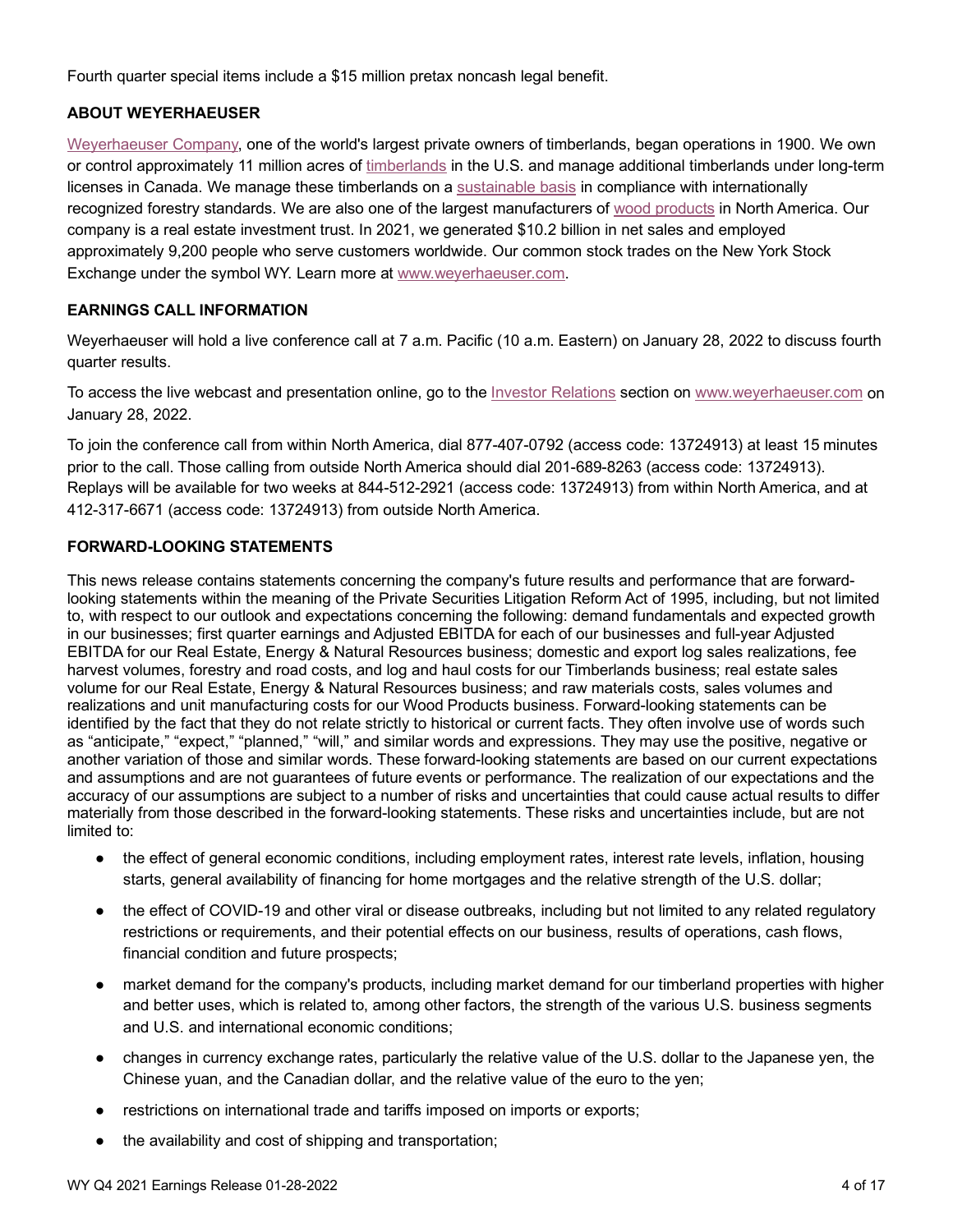- economic activity in Asia, especially Japan and China;
- performance of our manufacturing operations, including maintenance and capital requirements;
- potential disruptions in our manufacturing operations;
- the level of competition from domestic and foreign producers;
- the successful execution of our internal plans and strategic initiatives, including restructuring and cost reduction initiatives;
- the successful and timely execution and integration of our strategic acquisitions, including our ability to realize expected benefits and synergies, and the successful and timely execution of our strategic divestitures, each of which is subject to a number of risks and conditions beyond our control including, but not limited to, timing and required regulatory approvals or the occurrence of any event, change or other circumstances that could give rise to a termination of any acquisition or divestiture transaction under the terms of the governing transaction agreements;
- raw material availability and prices;
- the effect of weather;
- changes in global or regional climate conditions and governmental response to such changes;
- the risk of loss from fires, floods, windstorms, hurricanes, pest infestation and other natural disasters;
- energy prices;
- transportation and labor availability and costs;
- federal tax policies;
- the effect of forestry, land use, environmental and other governmental regulations;
- legal proceedings;
- performance of pension fund investments and related derivatives;
- the effect of timing of employee retirements and changes in the market price of our common stock on charges for share-based compensation;
- the accuracy of our estimates of costs and expenses related to contingent liabilities and the accuracy of our estimates of charges related to casualty losses;
- changes in accounting principles; and
- other risks and uncertainties identified in our 2020 Annual Report on Form 10-K, as well as those set forth from time to time in our other public statements, reports, registration statements, prospectuses, information statements and other filings with the SEC.

It is not possible to predict or identify all risks and uncertainties that might affect the accuracy of our forward-looking statements and, consequently, our descriptions of such risks and uncertainties should not be considered exhaustive. There is no guarantee that any of the events anticipated by these forward-looking statements will occur, and if any of the events do occur, there is no guarantee what effect they will have on the company's business, results of operations, cash flows, financial condition and future prospects.

Forward-looking statements speak only as of the date they are made, and we undertake no obligation to publicly update or revise any forward-looking statements, whether because of new information, future events, or otherwise.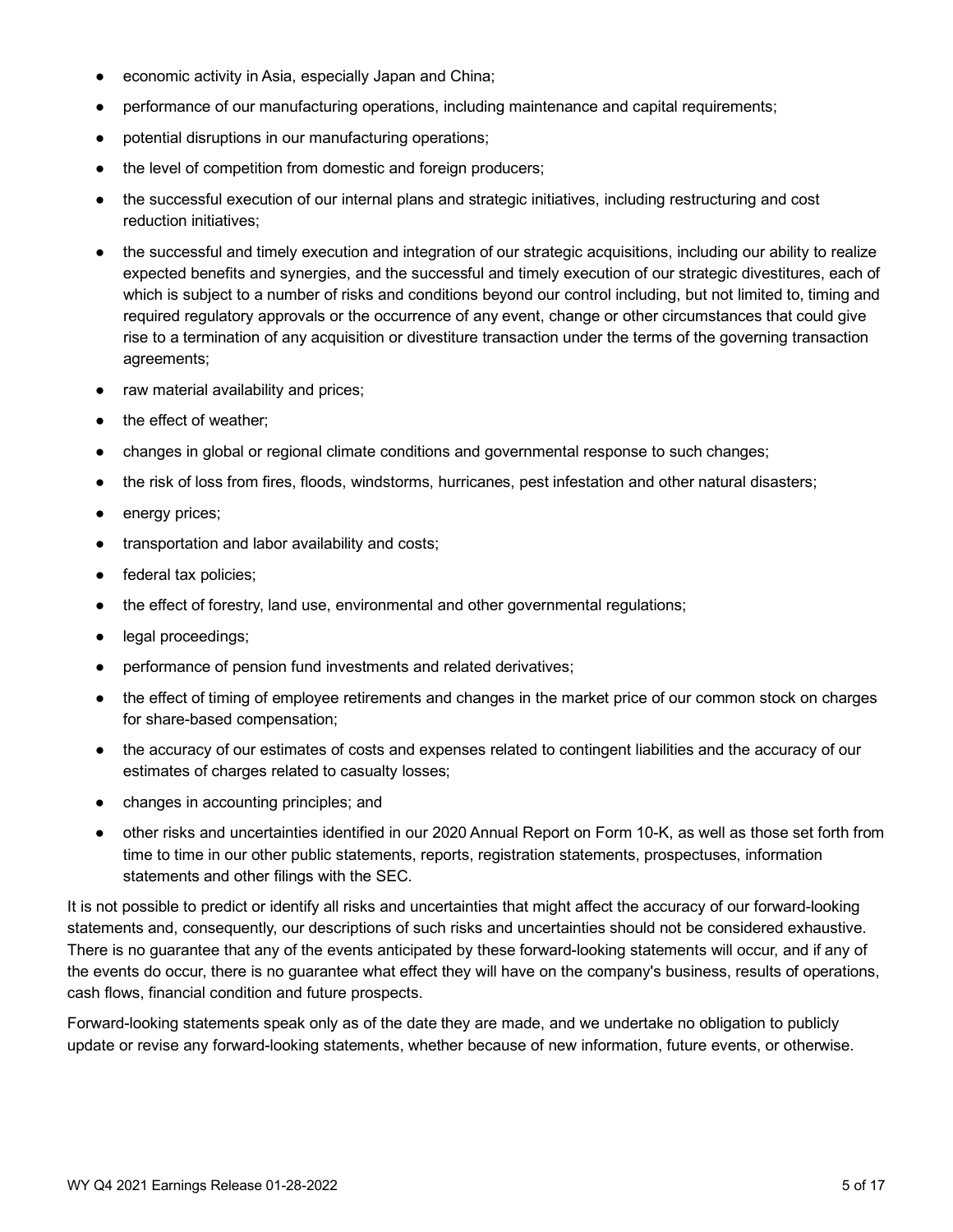## **RECONCILIATION OF ADJUSTED EBITDA TO NET EARNINGS**

We reconcile Adjusted EBITDA to net earnings for the consolidated company and to operating income (loss) for the business segments, as those are the most directly comparable U.S. GAAP measures for each.

The table below reconciles Adjusted EBITDA for the year ended December 31, 2021:

| (millions)                                                                  | Timberlands | <b>Real Estate</b><br>& ENR | Wood<br><b>Products</b> | Unallocated<br><b>Items</b> | Total   |
|-----------------------------------------------------------------------------|-------------|-----------------------------|-------------------------|-----------------------------|---------|
| Adjusted EBITDA by Segment:                                                 |             |                             |                         |                             |         |
| Net earnings                                                                |             |                             |                         |                             | \$2,607 |
| Interest expense, net of capitalized interest                               |             |                             |                         |                             | 313     |
| Income taxes                                                                |             |                             |                         |                             | 709     |
| Net contribution (charge) to earnings                                       | \$464       | \$210                       | \$3,211                 | \$(256)                     | \$3,629 |
| Non-operating pension and other post-<br>employment benefit costs           |             |                             |                         | 19                          | 19      |
| Interest income and other                                                   |             |                             |                         | (5)                         | (5)     |
| <b>Operating income (loss)</b>                                              | 464         | 210                         | 3,211                   | (242)                       | 3,643   |
| Depreciation, depletion and amortization                                    | 261         | 15                          | 196                     | 5                           | 477     |
| Basis of real estate sold                                                   |             | 71                          |                         |                             | 71      |
| Special items included in operating income<br>$(logs)$ <sup>(1)(2)(3)</sup> | (32)        |                             | (50)                    | (15)                        | (97)    |
| <b>Adjusted EBITDA</b>                                                      | \$693       | \$296                       | \$3,357                 | \$(252)                     | \$4,094 |

(1) Operating income (loss) for Timberlands includes a pretax special item consisting of a \$32 million gain on the sale of timberlands.

(2) Operating income (loss) for Wood Products includes pretax special items consisting of a \$37 million product remediation insurance recovery and a \$13 million insurance recovery.

(3) Operating income (loss) for Unallocated Items includes a pretax special item consisting of a \$15 million noncash legal benefit.

The table below reconciles Adjusted EBITDA for the year ended December 31, 2020:

| (millions)                                                                       | Timberlands | <b>Real Estate</b><br>& ENR | Wood<br><b>Products</b> | Unallocated<br><b>Items</b> | Total   |
|----------------------------------------------------------------------------------|-------------|-----------------------------|-------------------------|-----------------------------|---------|
| Adjusted EBITDA by Segment:                                                      |             |                             |                         |                             |         |
| Net earnings                                                                     |             |                             |                         |                             | \$797   |
| Interest expense, net of capitalized interest(1)                                 |             |                             |                         |                             | 443     |
| Income taxes                                                                     |             |                             |                         |                             | 185     |
| Net contribution (charge) to earnings                                            | \$455       | \$86                        | \$1,340                 | \$(456)                     | \$1,425 |
| Non-operating pension and other post-<br>employment benefit costs <sup>(2)</sup> |             |                             |                         | 290                         | 290     |
| Interest income and other                                                        |             |                             |                         | (5)                         | (5)     |
| <b>Operating income (loss)</b>                                                   | 455         | 86                          | 1,340                   | (171)                       | 1,710   |
| Depreciation, depletion and amortization                                         | 257         | 14                          | 195                     | 6                           | 472     |
| Basis of real estate sold                                                        |             | 141                         |                         |                             | 141     |
| Special items included in operating income<br>$(logs)$ <sup>(3)(4)(5)</sup>      | (102)       |                             | (8)                     | (12)                        | (122)   |
| <b>Adjusted EBITDA</b>                                                           | \$610       | \$241                       | \$1,527                 | \$(177)                     | \$2,201 |

(1) Interest expense, net of capitalized interest includes pretax special items consisting of \$92 million of charges related to the early extinguishment of debt.

(2) Non-operating pension and other post-employment benefit costs includes a pretax special item consisting of a \$253 million noncash settlement charge related to the transfer of pension assets and liabilities through the purchase of a group annuity contract.

(3) Operating income (loss) for Timberlands includes pretax special items consisting of a \$182 million gain on sale of certain southern Oregon timberlands and an \$80 million timber casualty loss.

(4) Operating income (loss) for Wood Products includes a pretax special item consisting of an \$8 million product remediation insurance recovery.

(5) Operating income (loss) for Unallocated Items includes a pretax special item consisting of a \$12 million noncash legal benefit.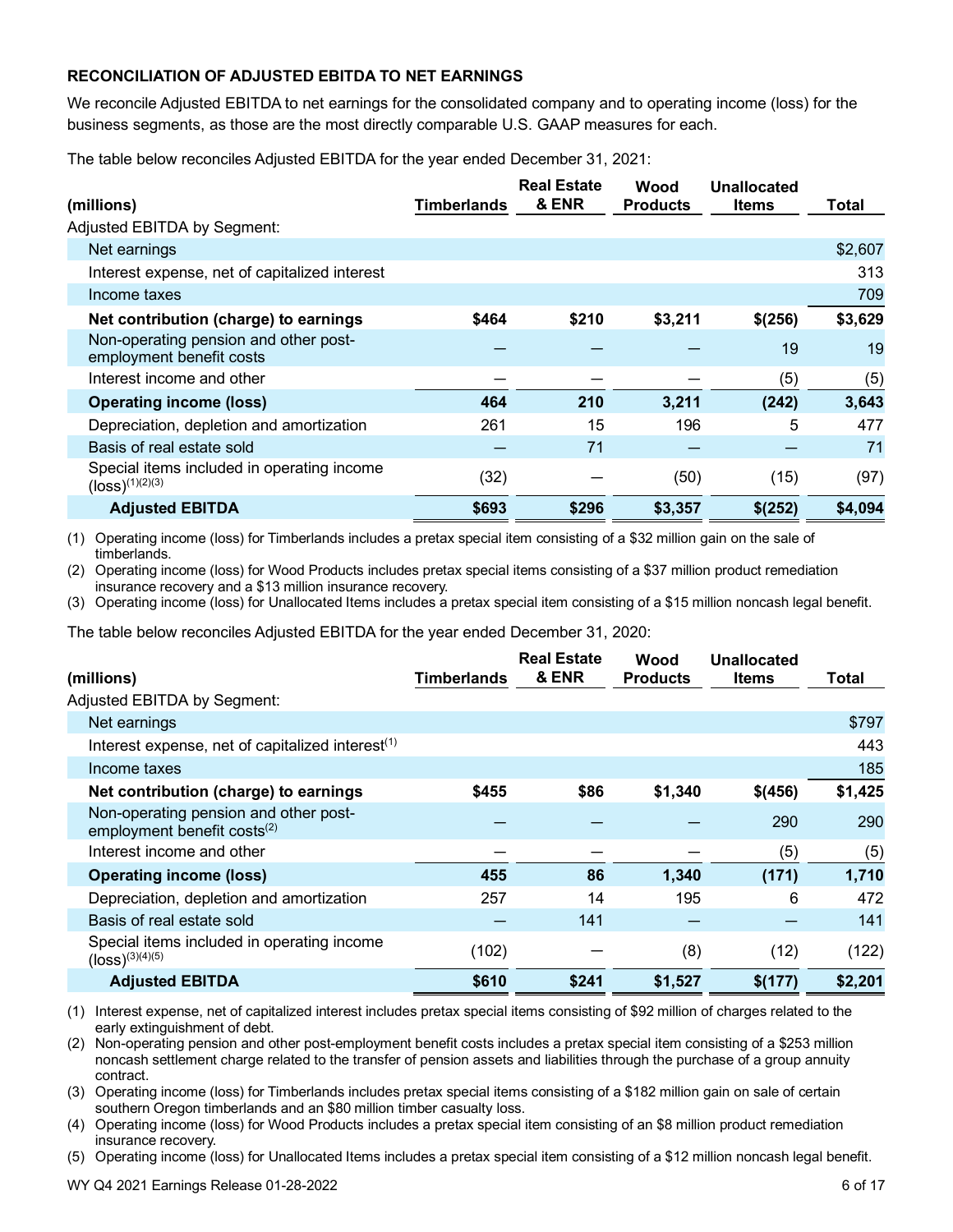The table below reconciles Adjusted EBITDA for the quarter ended December 31, 2021:

| (millions)                                                               | Timberlands | <b>Real Estate</b><br>& ENR | Wood<br><b>Products</b> | Unallocated<br><b>Items</b> | Total |
|--------------------------------------------------------------------------|-------------|-----------------------------|-------------------------|-----------------------------|-------|
| Adjusted EBITDA by Segment:                                              |             |                             |                         |                             |       |
| Net earnings                                                             |             |                             |                         |                             | \$416 |
| Interest expense, net of capitalized interest                            |             |                             |                         |                             | 77    |
| Income taxes                                                             |             |                             |                         |                             | 112   |
| Net contribution (charge) to earnings                                    | \$110       | \$36                        | \$516                   | \$(57)                      | \$605 |
| Non-operating pension and other post-<br>employment benefit costs        |             |                             |                         | 5                           | 5     |
| Interest income and other                                                |             |                             |                         | (1)                         | (1)   |
| <b>Operating income (loss)</b>                                           | 110         | 36                          | 516                     | (53)                        | 609   |
| Depreciation, depletion and amortization                                 | 66          | 4                           | 51                      |                             | 121   |
| Basis of real estate sold                                                |             | 9                           |                         |                             | 9     |
| Special items included in operating income<br>$(logs)$ <sup>(1)(2)</sup> |             |                             | (50)                    | (15)                        | (65)  |
| <b>Adjusted EBITDA</b>                                                   | \$176       | \$49                        | \$517                   | \$(68)                      | \$674 |
|                                                                          |             |                             |                         |                             |       |

(1) Operating income (loss) for Wood Products includes pretax special items consisting of a \$37 million product remediation insurance recovery and a \$13 million insurance recovery.

(2) Operating income (loss) for Unallocated Items includes a pretax special item consisting of a \$15 million noncash legal benefit.

The table below reconciles Adjusted EBITDA for the quarter ended September 30, 2021:

| (millions)                                                            | <b>Timberlands</b> | <b>Real Estate</b><br>& ENR | Wood<br><b>Products</b> | Unallocated<br><b>Items</b> | Total |
|-----------------------------------------------------------------------|--------------------|-----------------------------|-------------------------|-----------------------------|-------|
| Adjusted EBITDA by Segment:                                           |                    |                             |                         |                             |       |
| Net earnings                                                          |                    |                             |                         |                             | \$482 |
| Interest expense, net of capitalized interest                         |                    |                             |                         |                             | 79    |
| Income taxes                                                          |                    |                             |                         |                             | 84    |
| Net contribution (charge) to earnings                                 | \$133              | \$45                        | \$517                   | \$(50)                      | \$645 |
| Non-operating pension and other post-<br>employment benefit costs     |                    |                             |                         | 5                           | 5     |
| Interest income and other                                             |                    |                             |                         | (1)                         | (1)   |
| <b>Operating income (loss)</b>                                        | 133                | 45                          | 517                     | (46)                        | 649   |
| Depreciation, depletion and amortization                              | 64                 | 4                           | 48                      | 2                           | 118   |
| Basis of real estate sold                                             |                    | 11                          |                         |                             | 11    |
| Special items included in operating income<br>$(logs)$ <sup>(1)</sup> | (32)               |                             |                         |                             | (32)  |
| <b>Adjusted EBITDA</b>                                                | \$165              | \$60                        | \$565                   | \$(44)                      | \$746 |

(1) Operating income (loss) includes a pretax special item consisting of a \$32 million gain on the sale of timberlands.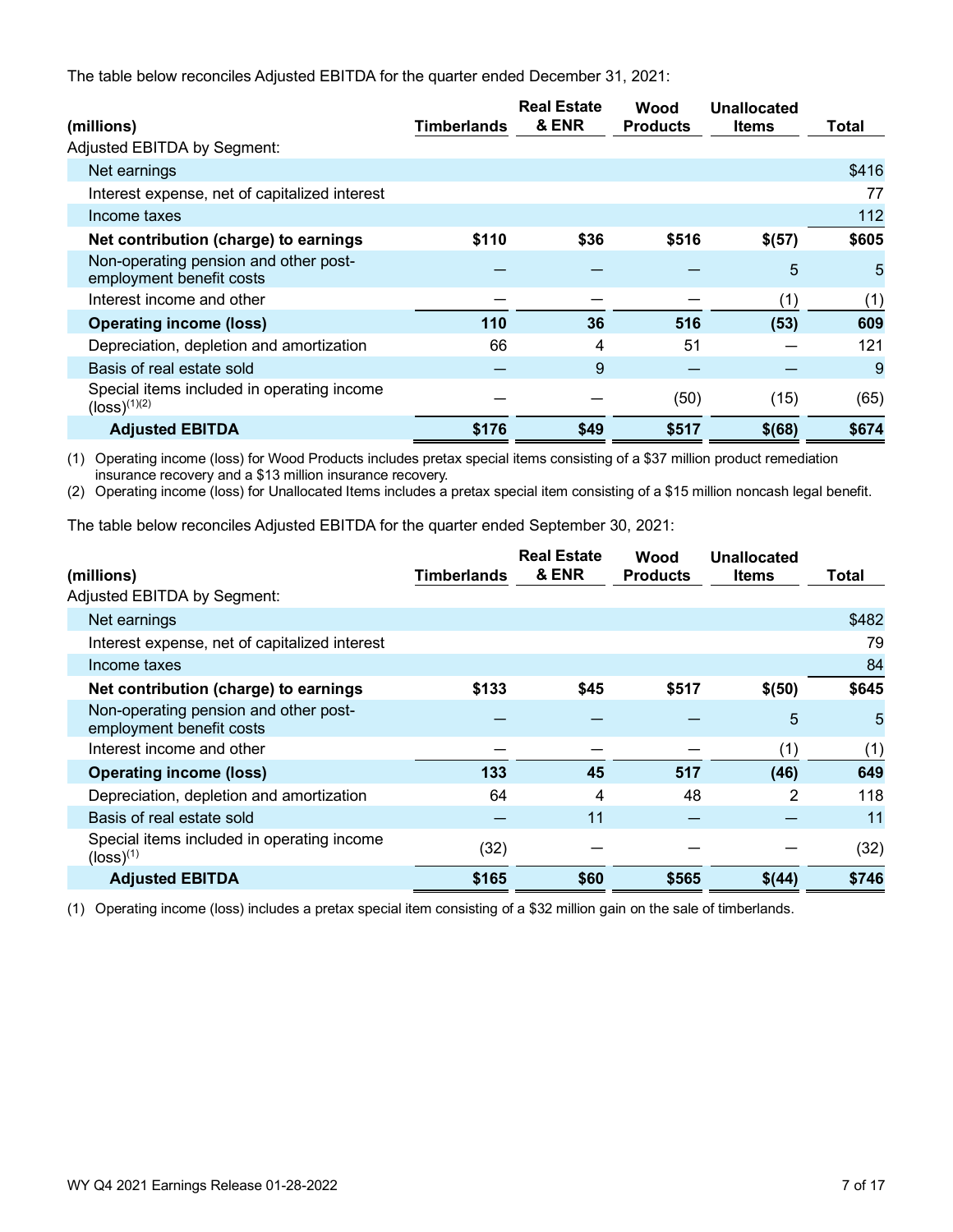The table below reconciles Adjusted EBITDA for the quarter ended December 31, 2020:

| (millions)                                                                       | Timberlands | <b>Real Estate</b><br>& ENR | Wood<br><b>Products</b> | Unallocated<br><b>Items</b> | Total |
|----------------------------------------------------------------------------------|-------------|-----------------------------|-------------------------|-----------------------------|-------|
| Adjusted EBITDA by Segment:                                                      |             |                             |                         |                             |       |
| Net earnings                                                                     |             |                             |                         |                             | \$292 |
| Interest expense, net of capitalized interest $(1)$                              |             |                             |                         |                             | 144   |
| Income taxes                                                                     |             |                             |                         |                             | 19    |
| Net contribution (charge) to earnings                                            | \$286       | \$14                        | \$481                   | \$ (326)                    | \$455 |
| Non-operating pension and other post-<br>employment benefit costs <sup>(2)</sup> |             |                             |                         | 262                         | 262   |
| Interest income and other                                                        |             |                             |                         |                             |       |
| <b>Operating income (loss)</b>                                                   | 286         | 14                          | 481                     | (64)                        | 717   |
| Depreciation, depletion and amortization                                         | 63          | 4                           | 49                      |                             | 117   |
| Basis of real estate sold                                                        |             | 5                           |                         |                             | 5     |
| Special items included in operating income<br>$(logs)$ <sup>(3)</sup>            | (182)       |                             |                         |                             | (182) |
| <b>Adjusted EBITDA</b>                                                           | \$167       | \$23                        | \$530                   | \$(63)                      | \$657 |

(1) Interest expense, net of capitalized interest includes a pretax special item consisting of a \$58 million charge related to the early extinguishment of \$500 million of 4.625 percent notes due September 2023.

(2) Non-operating pension and other post-employment benefit costs includes a pretax special item consisting of a \$253 million noncash settlement charge related to the transfer of pension assets and liabilities through the purchase of a group annuity contract.

(3) Operating income (loss) includes a pretax special item consisting of a \$182 million gain on sale of certain southern Oregon timberlands.

## **RECONCILIATION OF NET EARNINGS BEFORE SPECIAL ITEMS TO NET EARNINGS**

We reconcile net earnings before special items to net earnings and net earnings per diluted share before special items to net earnings per diluted share, as those are the most directly comparable U.S. GAAP measures. We believe the measures provide meaningful supplemental information for investors about our operating performance, better facilitate period to period comparisons and are widely used by analysts, lenders, rating agencies and other interested parties.

The table below reconciles net earnings before special items to net earnings:

|                                      | 2021  | 2021  | 2020  | 2021             | 2020             |
|--------------------------------------|-------|-------|-------|------------------|------------------|
| (millions)                           | Q3    | Q4    | Q4    | <b>Full Year</b> | <b>Full Year</b> |
| <b>Net earnings</b>                  | \$482 | \$416 | \$292 | \$2,607          | \$797            |
| Early extinguishment of debt charges |       |       | 58    |                  | 92               |
| Gain on sale of timberlands          | (32)  |       | (182) | (32)             | (182)            |
| Insurance recovery                   |       | (9)   |       | (9)              |                  |
| Legal benefits                       |       | (12)  |       | (12)             | (12)             |
| Pension settlement charge            |       |       | 193   |                  | 193              |
| Product remediation recoveries       |       | (28)  |       | (28)             | (6)              |
| Timber casualty loss                 |       |       |       |                  | 80               |
| Net earnings before special items    | \$450 | \$367 | \$361 | \$2,526          | \$962            |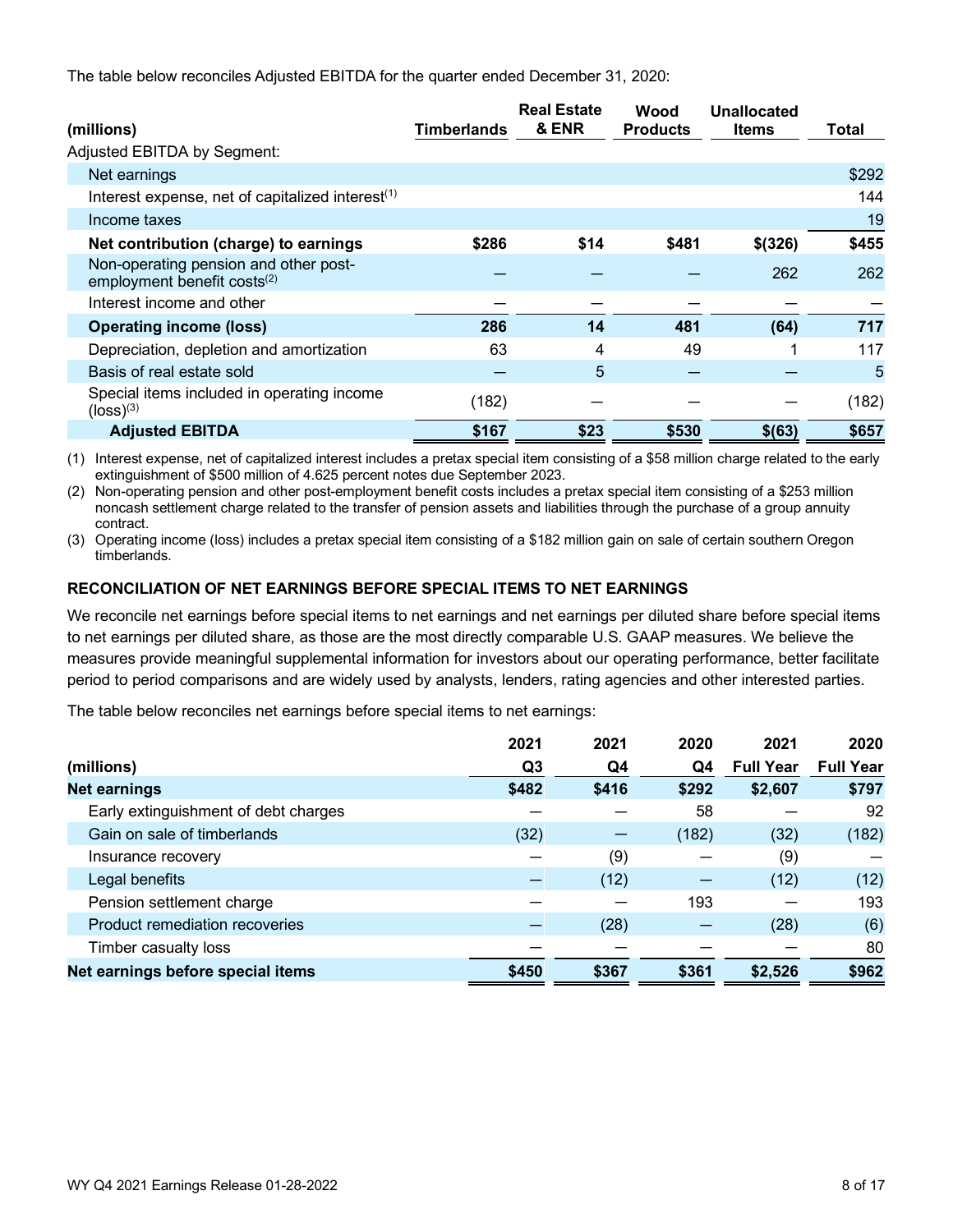The table below reconciles net earnings per diluted share before special items to net earnings per diluted share:

|                                                     | 2021   | 2021                     | 2020              | 2021             | 2020             |
|-----------------------------------------------------|--------|--------------------------|-------------------|------------------|------------------|
|                                                     | Q3     | Q4                       | Q4                | <b>Full Year</b> | <b>Full Year</b> |
| Net earnings per diluted share                      | \$0.64 | \$0.55                   | \$0.39            | \$3.47           | \$1.07           |
| Early extinguishment of debt charges                |        |                          | 0.07              |                  | 0.12             |
| Gain on sale of timberlands                         | (0.04) | $\overline{\phantom{m}}$ | (0.24)            | (0.04)           | (0.24)           |
| Insurance recovery                                  |        | (0.01)                   |                   | (0.01)           |                  |
| Legal benefits                                      |        | (0.01)                   | $\qquad \qquad -$ | (0.01)           | (0.02)           |
| Pension settlement charge                           |        |                          | 0.26              |                  | 0.26             |
| Product remediation recoveries                      |        | (0.04)                   |                   | (0.04)           | (0.01)           |
| Timber casualty loss                                |        |                          |                   |                  | 0.11             |
| Net earnings per diluted share before special items | \$0.60 | \$0.49                   | \$0.48            | \$3.37           | \$1.29           |

## **RECONCILIATION OF ADJUSTED FAD TO NET CASH FROM OPERATIONS**

We reconcile Adjusted FAD to net cash from operations, as that is the most directly comparable U.S. GAAP measure. We believe the measure provides meaningful supplemental information for investors about our liquidity.

The table below reconciles Adjusted FAD to net cash from operations:

|                                   | 2021           | 2021  | 2020  | 2021             | 2020             |
|-----------------------------------|----------------|-------|-------|------------------|------------------|
| (millions)                        | Q <sub>3</sub> | Q4    | Q4    | <b>Full Year</b> | <b>Full Year</b> |
| Net cash from operations          | \$659          | \$494 | \$444 | \$3,159          | \$1,529          |
| Capital expenditures              | (98)           | (218) | (82)  | (441)            | (281)            |
| Adjustments to FAD <sup>(1)</sup> |                | (95)  |       | (95)             | (8)              |
| <b>Adjusted FAD</b>               | \$561          | \$181 | \$362 | \$2,623          | \$1,240          |

(1) Adjustments to FAD include a \$95 million tax refund received in fourth quarter 2021 associated with our \$300 million voluntary contribution to our U.S. qualified pension plan in 2018 and an \$8 million product remediation insurance recovery received in second quarter 2020.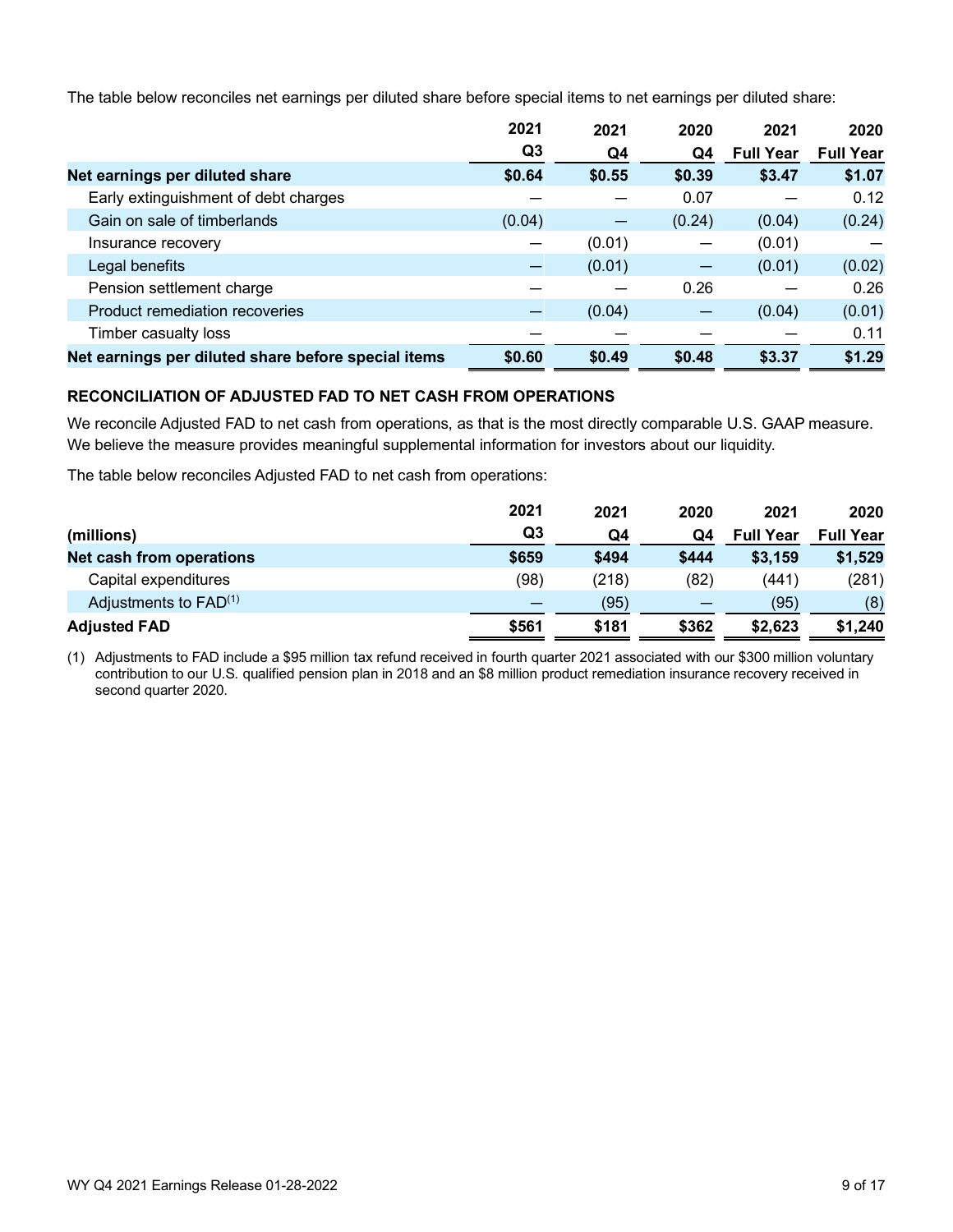## **Weyerhaeuser Company Exhibit 99.2**

#### **Q4.2021 Analyst Package**

Preliminary results (unaudited)

#### **Consolidated Statement of Operations**

|                                                                  | Q1                | Q2                      | Q3               | Q4              |                 |    | Year-to-Date    |                 |
|------------------------------------------------------------------|-------------------|-------------------------|------------------|-----------------|-----------------|----|-----------------|-----------------|
| in millions                                                      | March 31,<br>2021 | <b>June 30.</b><br>2021 | Sept 30,<br>2021 | Dec 31,<br>2021 | Dec 31,<br>2020 |    | Dec 31.<br>2021 | Dec 31.<br>2020 |
| <b>Net sales</b>                                                 | 2,506             | 3,144                   | 2,345            | 2,206           | 2,063           | S. | 10,201          | 7,532           |
| Costs of sales                                                   | 1,430             | 1,583                   | 1,589            | 1,501           | 1,392           |    | 6,103           | 5,447           |
| Gross margin                                                     | 1,076             | 1,561                   | 756              | 705             | 671             |    | 4,098           | 2,085           |
| Selling expenses                                                 | 20                | 24                      | 24               | 27              | 21              |    | 95              | 83              |
| General and administrative expenses                              | 90                | 95                      | 98               | 113             | 93              |    | 396             | 347             |
| Gain on sale of timberlands                                      |                   |                         | (32)             |                 | (182)           |    | (32)            | (182)           |
| Other operating costs (income), net                              | 10                | 13                      | 17               | (44)            | 22              |    | (4)             | 127             |
| <b>Operating income</b>                                          | 956               | 1,429                   | 649              | 609             | 717             |    | 3,643           | 1,710           |
| Non-operating pension and other post-employment<br>benefit costs | (8)               | (1)                     | (5)              | (5)             | (262)           |    | (19)            | (290)           |
| Interest income and other                                        |                   | 2                       |                  |                 |                 |    | 5               | 5               |
| Interest expense, net of capitalized interest                    | (79)              | (78)                    | (79)             | (77)            | (144)           |    | (313)           | (443)           |
| Earnings before income taxes                                     | 870               | 1,352                   | 566              | 528             | 311             |    | 3,316           | 982             |
| Income taxes                                                     | (189)             | (324)                   | (84)             | (112)           | (19)            |    | (709)           | (185)           |
| Net earnings                                                     | 681               | 1,028                   | 482              | 416             | 292             |    | 2,607           | 797             |

#### **Per Share Information**

|                                                              | Q1                |     | Q <sub>2</sub>          | Q3                      |    | Q4              |     |                 | Year-to-Date    |   |                 |
|--------------------------------------------------------------|-------------------|-----|-------------------------|-------------------------|----|-----------------|-----|-----------------|-----------------|---|-----------------|
|                                                              | March 31.<br>2021 |     | <b>June 30.</b><br>2021 | <b>Sept 30.</b><br>2021 |    | Dec 31.<br>2021 |     | Dec 31.<br>2020 | Dec 31.<br>2021 |   | Dec 31.<br>2020 |
| Earnings per share                                           | \$<br>0.91        |     |                         |                         |    |                 |     |                 |                 |   |                 |
| Basic                                                        | \$                |     | 1.37                    | \$<br>0.64              | S  | 0.56            | \$. | 0.39            | \$<br>3.48      | S | 1.07            |
| <b>Diluted</b>                                               | \$<br>0.91        | \$. | 1.37                    | \$<br>0.64              | \$ | 0.55            | \$. | 0.39            | \$<br>3.47      |   | 1.07            |
| Dividends paid per common share                              | \$<br>0.17        | S   | 0.17                    | \$<br>0.17              | S  | 0.67            | \$  | 0.17            | \$<br>1.18      | S | 0.51            |
| Weighted average shares outstanding (in thousands):          |                   |     |                         |                         |    |                 |     |                 |                 |   |                 |
| Basic                                                        | 748.718           |     | 750.127                 | 750.105                 |    | 749.020         |     | 747.294         | 749.496         |   | 746.931         |
| <b>Diluted</b>                                               | 750.024           |     | 751,508                 | 751,443                 |    | 750,942         |     | 749.004         | 750.983         |   | 747,899         |
| Common shares outstanding at end of period (in<br>thousands) | 748.751           |     | 749.782                 | 749.037                 |    | 747.301         |     | 747.385         | 747.301         |   | 747,385         |

#### **Adjusted Earnings before Interest, Tax, Depreciation, Depletion and Amortization (Adjusted EBITDA)**

|                                                                  | Q1                | Q2                      | Q3                      | Q4              |                 | Year-to-Date    |                 |
|------------------------------------------------------------------|-------------------|-------------------------|-------------------------|-----------------|-----------------|-----------------|-----------------|
| in millions                                                      | March 31.<br>2021 | <b>June 30.</b><br>2021 | <b>Sept 30.</b><br>2021 | Dec 31.<br>2021 | Dec 31.<br>2020 | Dec 31.<br>2021 | Dec 31.<br>2020 |
| Net earnings                                                     | 681               | 1,028                   | 482                     | 416             | 292             | 2,607           | 797             |
| Non-operating pension and other post-employment<br>benefit costs | 8                 |                         | 5                       | 5               | 262             | 19              | 290             |
| Interest income and other                                        | (1)               | (2)                     | (1)                     | (1)             |                 | (5)             | (5)             |
| Interest expense, net of capitalized interest                    | 79                | 78                      | 79                      | 77              | 144             | 313             | 443             |
| Income taxes                                                     | 189               | 324                     | 84                      | 112             | 19              | 709             | 185             |
| <b>Operating income</b>                                          | 956               | 1.429                   | 649                     | 609             | 717             | 3,643           | 1,710           |
| Depreciation, depletion and amortization                         | 118               | 120                     | 118                     | 121             | 117             | 477             | 472             |
| Basis of real estate sold                                        | 27                | 24                      | 11                      | 9               | 5               | 71              | 141             |
| Special items included in operating income                       |                   |                         | (32)                    | (65)            | (182)           | (97)            | (122)           |
| <b>Adiusted EBITDA(1)</b>                                        | 1.101             | 1.573                   | 746                     | 674             | 657             | 4.094           | 2.201           |

(1) Adjusted EBITDA is a non-GAAP measure that management uses to evaluate the performance of the company. Adjusted EBITDA, as we define it, is operating income adjusted for depreciation, depletion, amortization, basis of real estate sold and special items. Our definition of Adjusted EBITDA may be different from similarly titled measures reported by other companies. Adjusted EBITDA should not be considered in isolation from, and is not intended to represent an alternative to, our GAAP results.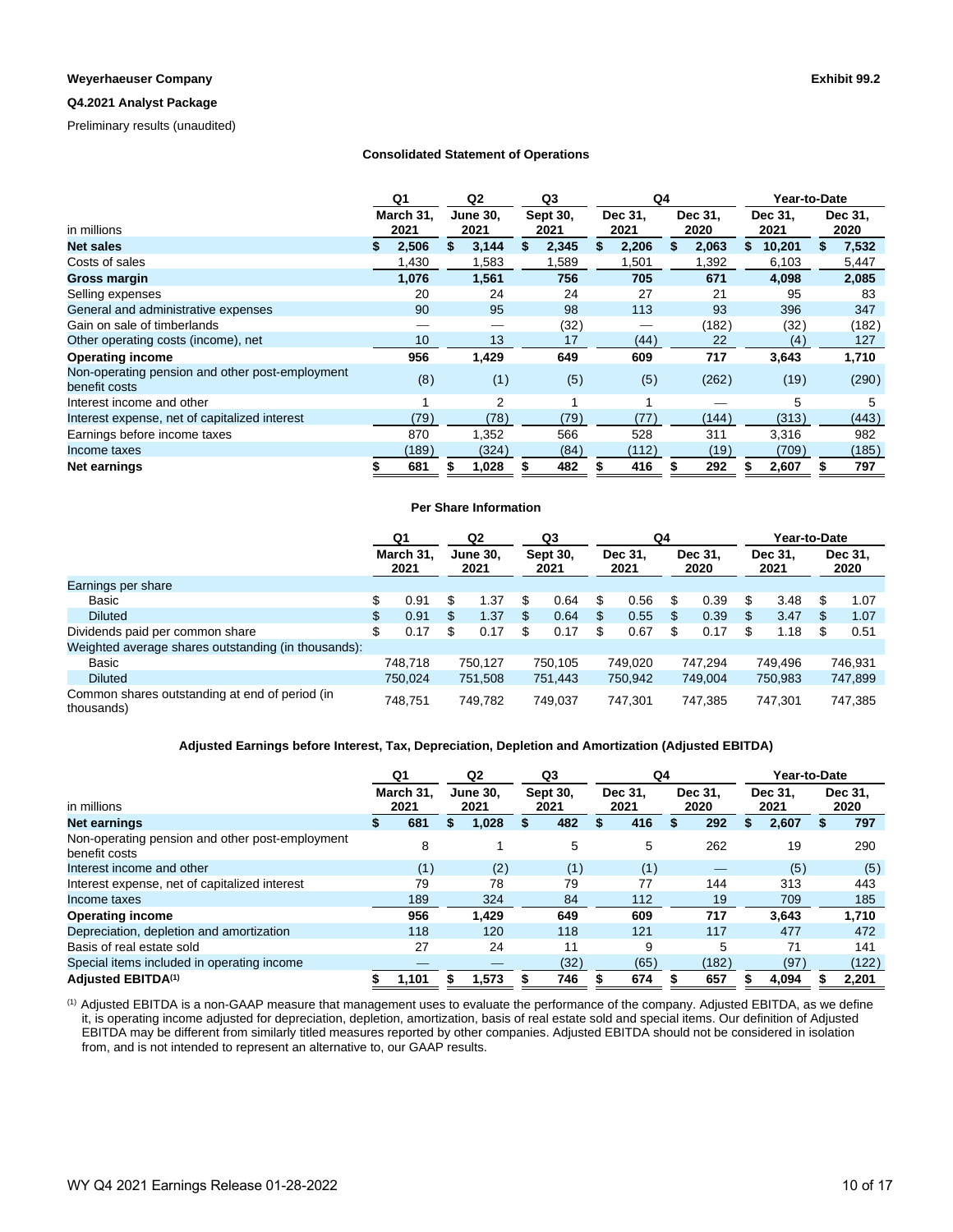#### **Q4.2021 Analyst Package**

Preliminary results (unaudited)

#### **Special Items Included in Net Earnings (Income Tax Affected)**

|                                                     | Q1                | Q2                      | Q3                      |                 | Q4   |                 | Year-to-Date    |                 |
|-----------------------------------------------------|-------------------|-------------------------|-------------------------|-----------------|------|-----------------|-----------------|-----------------|
| in millions                                         | March 31.<br>2021 | <b>June 30.</b><br>2021 | <b>Sept 30.</b><br>2021 | Dec 31.<br>2021 |      | Dec 31.<br>2020 | Dec 31.<br>2021 | Dec 31.<br>2020 |
| Net earnings                                        | 681               | .028                    | 482                     |                 | 416  | 292             | 2.607           | 797             |
| Early extinguishment of debt charges <sup>(1)</sup> |                   |                         |                         |                 |      | 58              |                 | 92              |
| Gain on sale of timberlands                         |                   | __                      | (32)                    |                 |      | (182)           | (32)            | (182)           |
| Insurance recovery                                  |                   |                         |                         |                 | (9)  |                 | (9)             |                 |
| Legal benefits                                      |                   |                         |                         |                 | (12) |                 | (12)            | (12)            |
| Pension settlement charge                           |                   |                         |                         |                 |      | 193             |                 | 193             |
| Product remediation recoveries                      |                   |                         |                         |                 | (28) |                 | (28)            | (6)             |
| Timber casualty loss                                |                   |                         |                         |                 |      |                 |                 | 80              |
| Net earnings before special items <sup>(2)</sup>    | 681               | 1,028                   | 450                     |                 | 367  | 361             | 2,526           | 962             |

|                                                              | Q1                | Q2                      | Q3               | Q4              |                 | Year-to-Date    |                 |
|--------------------------------------------------------------|-------------------|-------------------------|------------------|-----------------|-----------------|-----------------|-----------------|
|                                                              | March 31.<br>2021 | <b>June 30.</b><br>2021 | Sept 30,<br>2021 | Dec 31.<br>2021 | Dec 31.<br>2020 | Dec 31.<br>2021 | Dec 31.<br>2020 |
| Net earnings per diluted share                               | 0.91              | 1.37                    | 0.64             | 0.55            | 0.39            | 3.47            | 1.07            |
| Early extinguishment of debt charges <sup>(1)</sup>          |                   |                         |                  |                 | 0.07            |                 | 0.12            |
| Gain on sale of timberlands                                  |                   |                         | (0.04)           |                 | (0.24)          | (0.04)          | (0.24)          |
| Insurance recovery                                           |                   |                         |                  | (0.01)          |                 | (0.01)          |                 |
| Legal benefits                                               |                   |                         |                  | (0.01)          |                 | (0.01)          | (0.02)          |
| Pension settlement charge                                    |                   |                         |                  |                 | 0.26            |                 | 0.26            |
| Product remediation recoveries                               |                   |                         |                  | (0.04)          |                 | (0.04)          | (0.01)          |
| Timber casualty loss                                         |                   |                         |                  |                 |                 |                 | 0.11            |
| Net earnings per diluted share before special<br>items $(2)$ | 0.91              | 1.37                    | 0.60             | 0.49            | 0.48            | 3.37            | 1.29            |

(1) We recorded pretax charges of \$11 million (\$11 million after-tax), \$23 million (\$23 million after-tax) and \$58 million (\$58 million after-tax) related to the early extinguishment of debt in second quarter 2020, third quarter 2020 and fourth quarter 2020, respectively. These charges were included in Interest expense, net of capitalized interest in the Consolidated Statement of Operations.

(2) Net earnings before special items is a non-GAAP measure that management believes provides helpful context in understanding the company's earnings performance. Net earnings before special items should not be considered in isolation from, and is not intended to represent an alternative to, our GAAP results.

#### **Selected Total Company Items**

|                                                                   | Q1                |  | Q <sub>2</sub>          | Q3                      | Q4              |                 | Year-to-Date    |                 |
|-------------------------------------------------------------------|-------------------|--|-------------------------|-------------------------|-----------------|-----------------|-----------------|-----------------|
| in millions                                                       | March 31.<br>2021 |  | <b>June 30.</b><br>2021 | <b>Sept 30.</b><br>2021 | Dec 31.<br>2021 | Dec 31.<br>2020 | Dec 31.<br>2021 | Dec 31.<br>2020 |
| Pension and post-employment costs:                                |                   |  |                         |                         |                 |                 |                 |                 |
| Pension and post-employment service costs                         |                   |  | 10                      |                         | 10              | 9               | 42              | 36              |
| Non-operating pension and other post-<br>employment benefit costs | 8                 |  |                         | 5                       | 5               | 262             | 19              | 290             |
| Total company pension and post-employment<br>costs                | 19                |  |                         | 16                      | 15              | 271             | 61              | 326             |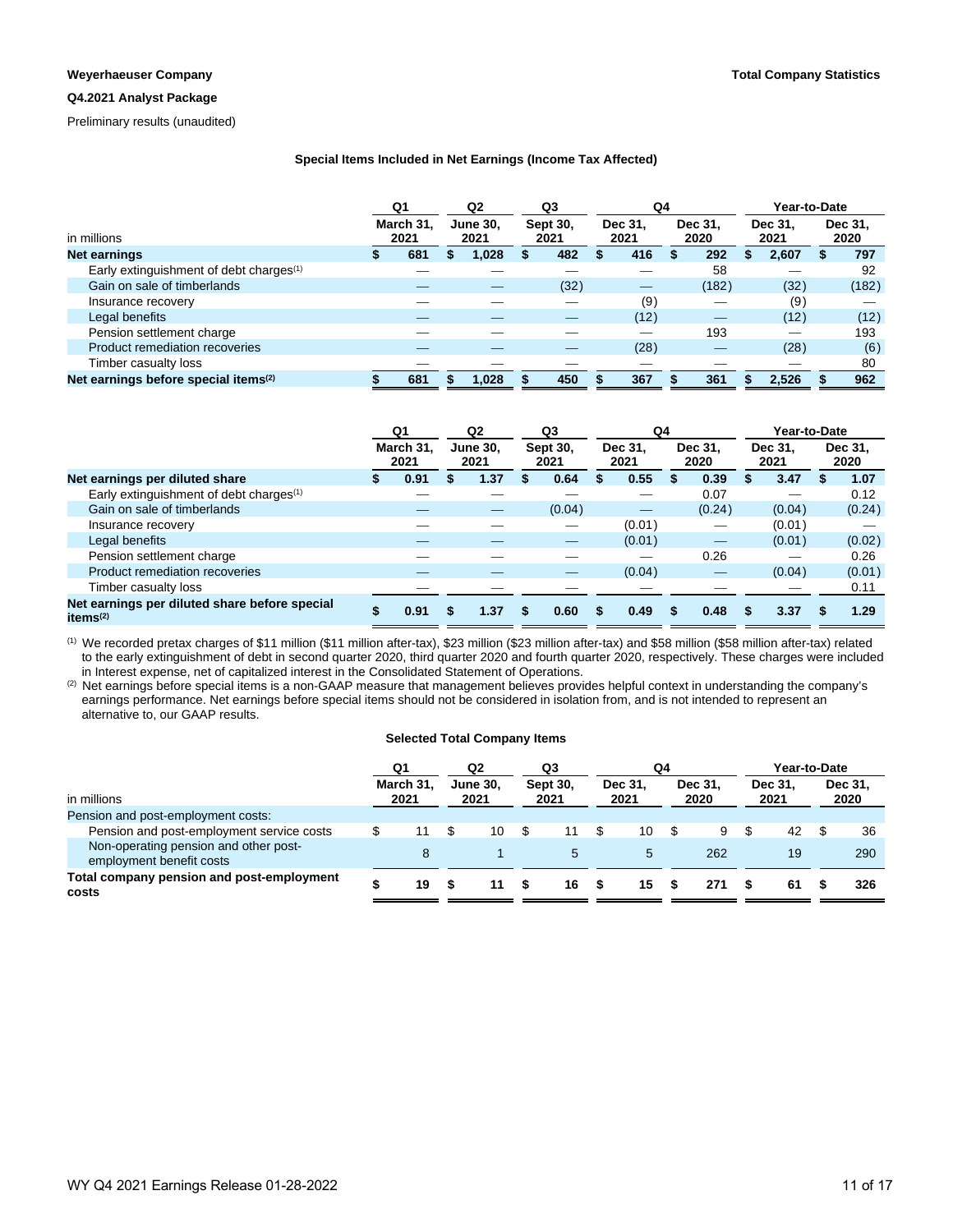## **Weyerhaeuser Company**

## **Q4.2021 Analyst Package**

Preliminary results (unaudited)

## **Consolidated Balance Sheet**

| in millions                                            | March 31,<br>2021 |                | <b>June 30,</b><br>2021 | September 30,<br>2021 | December 31,<br>2021 | December 31,<br>2020 |
|--------------------------------------------------------|-------------------|----------------|-------------------------|-----------------------|----------------------|----------------------|
| <b>ASSETS</b>                                          |                   |                |                         |                       |                      |                      |
| Current assets:                                        |                   |                |                         |                       |                      |                      |
| Cash and cash equivalents                              | \$<br>1,016       | $\mathfrak{S}$ | 1,777                   | \$<br>2,326           | \$<br>1,879          | \$<br>495            |
| Receivables, net                                       | 589               |                | 702                     | 497                   | 507                  | 450                  |
| Receivables for taxes                                  | $\overline{7}$    |                | $\overline{7}$          | 72                    | 100                  | 82                   |
| Inventories                                            | 505               |                | 499                     | 499                   | 520                  | 443                  |
| Assets held for sale                                   |                   |                | 229                     |                       |                      |                      |
| Prepaid expenses and other current assets              | 141               |                | 141                     | 146                   | 205                  | 139                  |
| Total current assets                                   | 2,258             |                | 3,355                   | 3,540                 | 3,211                | 1,609                |
| Property and equipment, net                            | 1,971             |                | 1,965                   | 1,924                 | 2,057                | 2,013                |
| Construction in progress                               | 91                |                | 102                     | 169                   | 175                  | 73                   |
| Timber and timberlands at cost, less depletion         | 11,776            |                | 11,643                  | 11,606                | 11,510               | 11,827               |
| Minerals and mineral rights, less depletion            | 265               |                | 262                     | 258                   | 255                  | 268                  |
| Deferred tax assets                                    | 106               |                | 71                      | 52                    | 17                   | 120                  |
| Other assets                                           | 407               |                | 432                     | 543                   | 503                  | 401                  |
| <b>Total assets</b>                                    | \$<br>16,874      | \$             | 17,830                  | \$<br>18,092          | \$<br>17,728         | \$<br>16,311         |
|                                                        |                   |                |                         |                       |                      |                      |
| <b>LIABILITIES AND EQUITY</b>                          |                   |                |                         |                       |                      |                      |
| <b>Current liabilities:</b>                            |                   |                |                         |                       |                      |                      |
| Current maturities of long-term debt                   | \$<br>150         | \$             | 150                     | \$<br>150             | \$                   | \$<br>150            |
| Accounts payable                                       | 236               |                | 253                     | 264                   | 281                  | 204                  |
| <b>Accrued liabilities</b>                             | 549               |                | 775                     | 1,110                 | 749                  | 596                  |
| <b>Total current liabilities</b>                       | 935               |                | 1,178                   | 1,524                 | 1,030                | 950                  |
| Long-term debt, net                                    | 5,325             |                | 5,100                   | 5,100                 | 5,099                | 5,325                |
| Deferred tax liabilities                               | 26                |                | 42                      | 28                    | 46                   | 24                   |
| Deferred pension and other post-employment<br>benefits | 893               |                | 747                     | 711                   | 440                  | 911                  |
| <b>Other liabilities</b>                               | 367               |                | 363                     | 360                   | 346                  | 370                  |
| <b>Total liabilities</b>                               | 7,546             |                | 7,430                   | 7,723                 | 6,961                | 7,580                |
| <b>Total equity</b>                                    | 9,328             |                | 10,400                  | 10,369                | 10,767               | 8,731                |
| <b>Total liabilities and equity</b>                    | \$<br>16,874      | \$             | 17,830                  | \$<br>18,092          | \$<br>17,728         | \$<br>16,311         |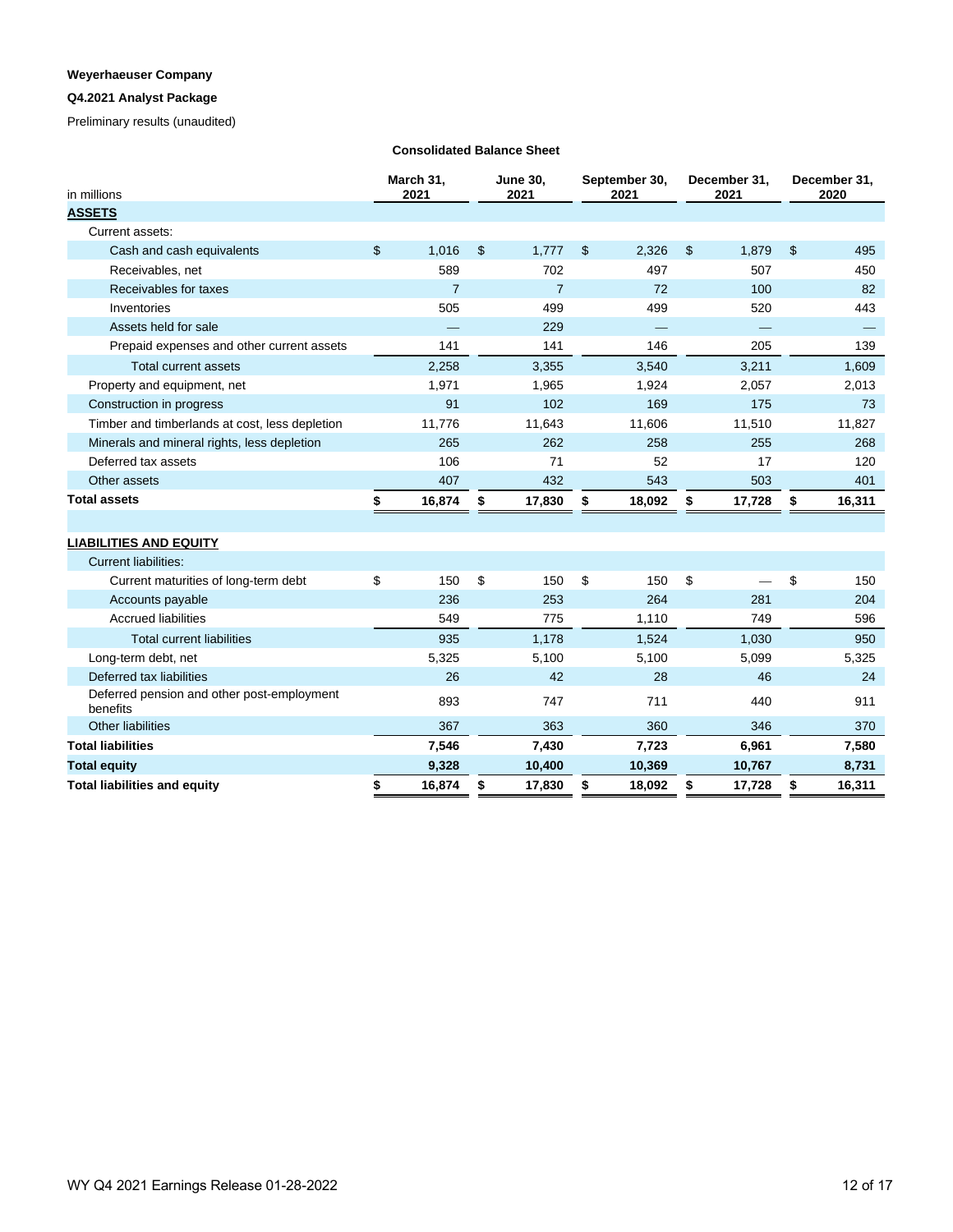## **Weyerhaeuser Company**

## **Q4.2021 Analyst Package**

Preliminary results (unaudited)

## **Consolidated Statement of Cash Flows**

|                                                                      | Q <sub>1</sub>           |      | Q <sub>2</sub>           |                   | Q <sub>3</sub>   |                            | Q4                       |               |                 |                         | Year-to-Date    |                           |                 |
|----------------------------------------------------------------------|--------------------------|------|--------------------------|-------------------|------------------|----------------------------|--------------------------|---------------|-----------------|-------------------------|-----------------|---------------------------|-----------------|
| in millions                                                          | March 31,<br>2021        |      | <b>June 30.</b><br>2021  |                   | Sept 30,<br>2021 |                            | Dec 31,<br>2021          |               | Dec 31,<br>2020 |                         | Dec 31,<br>2021 |                           | Dec 31,<br>2020 |
| Cash flows from operations:                                          |                          |      |                          |                   |                  |                            |                          |               |                 |                         |                 |                           |                 |
| Net earnings                                                         | \$<br>681                | \$   | 1,028                    | \$                | 482              | \$                         | 416                      | \$            | 292             | \$                      | 2,607           | \$                        | 797             |
| Noncash charges (credits) to earnings:                               |                          |      |                          |                   |                  |                            |                          |               |                 |                         |                 |                           |                 |
| Depreciation, depletion and amortization                             | 118                      |      | 120                      |                   | 118              |                            | 121                      |               | 117             |                         | 477             |                           | 472             |
| Basis of real estate sold                                            | 27                       |      | 24                       |                   | 11               |                            | 9                        |               | 5               |                         | 71              |                           | 141             |
| Deferred income taxes, net                                           | 8                        |      | 11                       |                   | (3)              |                            | (2)                      |               | (76)            |                         | 14              |                           | (56)            |
| Pension and other post-employment<br>benefits                        | 19                       |      | 11                       |                   | 16               |                            | 15                       |               | 271             |                         | 61              |                           | 326             |
| Share-based compensation expense                                     | $\overline{7}$           |      | 8                        |                   | 8                |                            | $\overline{7}$           |               | 8               |                         | 30              |                           | 30              |
| <b>Timber casualty loss</b>                                          |                          |      |                          |                   |                  |                            |                          |               |                 |                         |                 |                           | 80              |
| Gain on sale of timberlands                                          | $\overline{\phantom{0}}$ |      | $\overline{\phantom{0}}$ |                   | (32)             |                            | $\overline{\phantom{0}}$ |               | (182)           |                         | (32)            |                           | (182)           |
| Change in:                                                           |                          |      |                          |                   |                  |                            |                          |               |                 |                         |                 |                           |                 |
| Receivables, net                                                     | (139)                    |      | (113)                    |                   | 205              |                            | (10)                     |               | 51              |                         | (57)            |                           | (141)           |
| Receivables and payables for taxes                                   | 120                      |      | 116                      |                   | (143)            |                            | 6                        |               | (38)            |                         | 99              |                           | 65              |
| Inventories                                                          | (60)                     |      | 9                        |                   | (4)              |                            | (22)                     |               | (27)            |                         | (77)            |                           | (25)            |
| Prepaid expenses and other current<br>assets                         | (2)                      |      | 1                        |                   | (20)             |                            | (4)                      |               | (9)             |                         | (25)            |                           | (4)             |
| Accounts payable and accrued liabilities                             | (60)                     |      | 125                      |                   | 51               |                            | (3)                      |               | (20)            |                         | 113             |                           | (17)            |
| Pension and post-employment benefit<br>contributions and payments    | (8)                      |      | (25)                     |                   | (23)             |                            | (3)                      |               | (9)             |                         | (59)            |                           | (30)            |
| Other                                                                | (13)                     |      | (7)                      |                   | (7)              |                            | (36)                     |               | 61              |                         | (63)            |                           | 73              |
| Net cash from operations                                             | \$<br>698                | \$   | 1,308                    | \$                | 659              | \$                         | 494                      | \$            | 444             | \$                      | 3,159           | \$                        | 1,529           |
| Cash flows from investing activities:                                |                          |      |                          |                   |                  |                            |                          |               |                 |                         |                 |                           |                 |
| Capital expenditures for property and<br>equipment                   | \$<br>$(31)$ \$          |      | $(62)$ \$                |                   | $(91)$ \$        |                            | $(202)$ \$               |               | (67)            | \$                      | $(386)$ \$      |                           | (225)           |
| Capital expenditures for timberlands<br>reforestation                | (22)                     |      | (10)                     |                   | (7)              |                            | (16)                     |               | (15)            |                         | (55)            |                           | (56)            |
| Acquisition of timberlands                                           |                          |      | (149)                    |                   |                  |                            |                          |               | (425)           |                         | (149)           |                           | (425)           |
| Proceeds from note receivable held by<br>variable interest entities  |                          |      |                          |                   |                  |                            |                          |               |                 |                         |                 |                           | 362             |
| Proceeds from sale of timberlands                                    |                          |      |                          |                   | 261              |                            |                          |               | 381             |                         | 261             |                           | 526             |
| Other                                                                |                          |      | $\mathbf{1}$             |                   | 2                |                            | 1                        |               |                 |                         | 4               |                           | 3               |
| Net cash from investing activities                                   | \$<br>(53)               | \$   | (220)                    | $\frac{1}{2}$     | 165              | $\frac{1}{2}$              | (217)                    | $\frac{1}{2}$ | (126)           | \$                      | (325)           | $\overline{\mathbf{z}}$   | 185             |
| Cash flows from financing activities:                                |                          |      |                          |                   |                  |                            |                          |               |                 |                         |                 |                           |                 |
| Cash dividends on common shares                                      | \$<br>(127)              | - \$ | (128)                    | \$                | (127)            | $\boldsymbol{\mathsf{\$}}$ | (502)                    | \$            | (127)           | \$                      | $(884)$ \$      |                           | (381)           |
| Net proceeds from issuance of long-term debt                         |                          |      |                          |                   |                  |                            | $\overline{\phantom{0}}$ |               |                 |                         |                 |                           | 732             |
| Payments on long-term debt                                           | $\equiv$                 |      | (225)                    |                   |                  |                            | (150)                    |               | (556)           |                         | (375)           |                           | (1, 492)        |
| Proceeds from borrowings on line of credit                           | $\overline{\phantom{0}}$ |      |                          |                   |                  |                            |                          |               |                 |                         |                 |                           | 550             |
| Payments on line of credit                                           | 二                        |      |                          |                   |                  |                            |                          |               |                 |                         |                 |                           | (780)           |
| Proceeds from exercise of stock options                              | 17                       |      | 28                       |                   | $\mathbf{1}$     |                            | 5                        |               | 24              |                         | 51              |                           | 33              |
| Repurchases of common shares                                         | $\equiv$                 |      |                          |                   | (26)             |                            | (74)                     |               | $\equiv$        |                         | (100)           |                           |                 |
| Other                                                                | (14)                     |      | (2)                      |                   | (3)              |                            | (3)                      |               | (4)             |                         | (22)            |                           | (20)            |
| Net cash from financing activities                                   | \$<br>(124)              | \$   | (327)                    | \$                | (155)            | \$                         | $(724)$ \$               |               | (663)           | \$                      | (1, 330)        | $\frac{1}{2}$             | (1, 358)        |
|                                                                      |                          |      |                          |                   |                  |                            |                          |               |                 |                         |                 |                           |                 |
| Net change in cash, cash equivalents and<br>restricted cash          | \$<br>521                | \$   | 761                      | $\boldsymbol{\$}$ | 669              | \$                         | $(447)$ \$               |               | $(345)$ \$      |                         | 1,504           | \$                        | 356             |
| Cash, cash equivalents and restricted cash at<br>beginning of period | 495                      |      | 1,016                    |                   | 1,777            |                            | 2,446                    |               | 840             |                         | 495             |                           | 139             |
| Cash, cash equivalents and restricted cash at                        |                          |      | 1,777                    |                   |                  |                            |                          |               |                 |                         |                 |                           |                 |
| end of period                                                        | \$<br>1,016              | \$   |                          | \$                | 2,446            | \$                         | 1,999                    | \$            | 495             | \$                      | 1,999           | \$                        | 495             |
|                                                                      |                          |      |                          |                   |                  |                            |                          |               |                 |                         |                 |                           |                 |
| Cash paid during the period for:                                     |                          |      |                          |                   |                  |                            |                          |               |                 |                         |                 |                           |                 |
| Interest, net of amounts capitalized                                 | \$<br>75                 | \$   | 79                       | \$                | 83               | \$                         | 78                       | \$            | 87              | \$                      | 315             | \$                        | 365             |
| Income taxes, net of refunds                                         | \$<br>66                 | \$   | 197 \$                   |                   | 231              | $$\mathbb{S}$$             | 115 \$                   |               | 130             | $\sqrt[6]{\frac{1}{2}}$ | 609             | $\boldsymbol{\mathsf{S}}$ | 176             |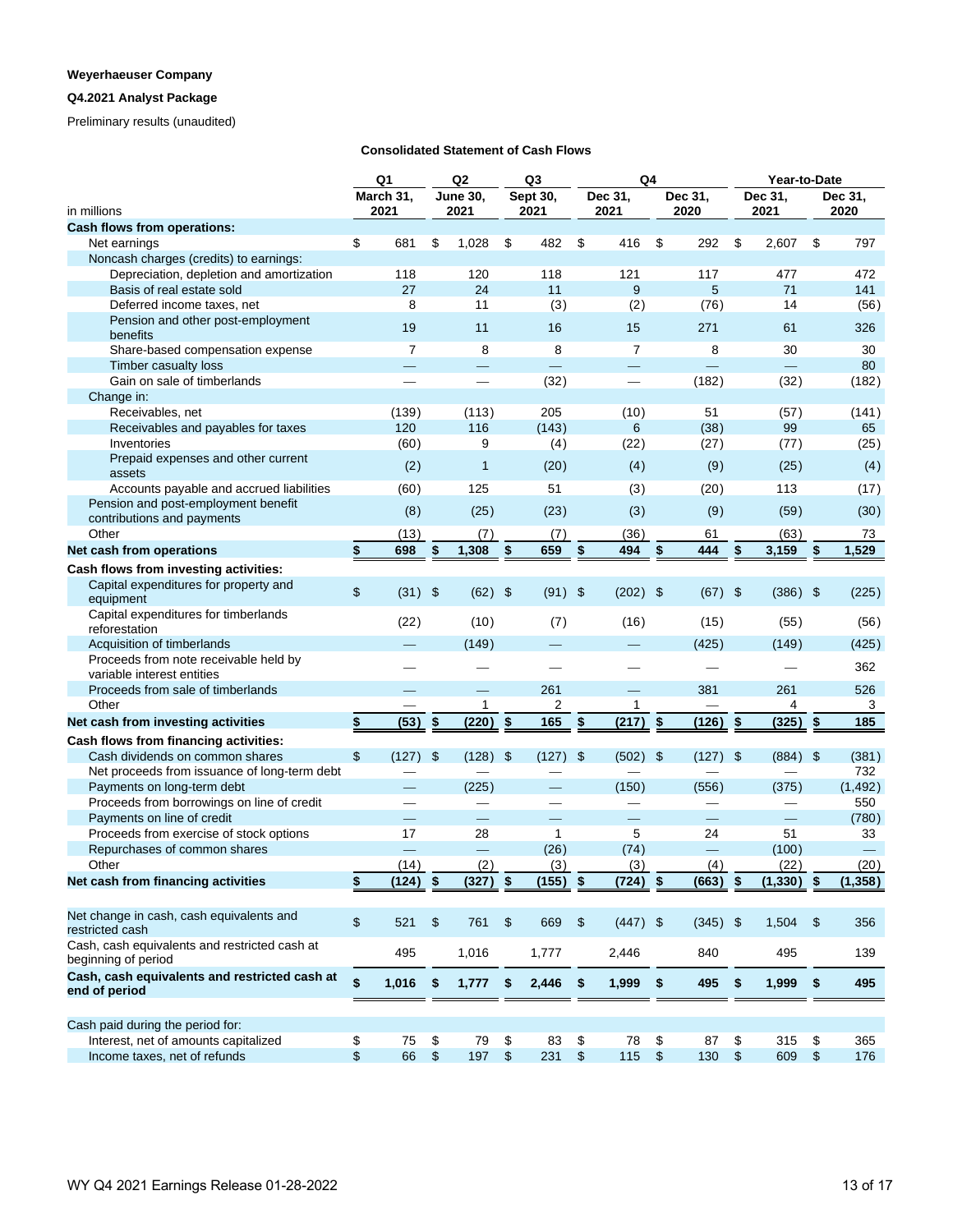#### **Weyerhaeuser Company Timberlands Segment**

## **Q4.2021 Analyst Package**

Preliminary results (unaudited)

#### **Segment Statement of Operations**

| in millions                                          | Q1.2021 | Q2.2021 | Q3.2021 | Q4.2021 |   | Q4.2020 |   | <b>YTD.2021</b> | YTD.2020 |
|------------------------------------------------------|---------|---------|---------|---------|---|---------|---|-----------------|----------|
| Sales to unaffiliated customers                      | 379     | 405     | 423     | 429     |   | 381     |   | 1,636           | 1,466    |
| Intersegment sales                                   | 134     | 136     | 129     | 136     |   | 121     |   | 535             | 471      |
| <b>Total net sales</b>                               | 513     | 541     | 552     | 565     |   | 502     |   | 2.171           | 1,937    |
| Costs of sales                                       | 383     | 407     | 428     | 432     |   | 375     |   | 1,650           | 1,491    |
| Gross margin                                         | 130     | 134     | 124     | 133     |   | 127     |   | 521             | 446      |
| Selling expenses                                     |         |         |         |         |   |         |   | っ               |          |
| General and administrative expenses                  | 23      | 23      | 23      | 23      |   | 23      |   | 92              | 93       |
| Gain on sale of timberlands                          |         |         | (32)    |         |   | (182)   |   | (32)            | (182)    |
| Other operating costs (income), net                  |         | (2)     |         |         |   | 11.     |   | (5)             | 78       |
| Operating income and Net contribution to<br>earnings | 108     | 113     | 133     | 110     | S | 286     | S | 464             | 455      |

**Adjusted Earnings before Interest, Tax, Depreciation, Depletion and Amortization(1)**

| in millions                              | Q1.2021 |     | Q2.2021 |     | Q3.2021 |      | Q4.2021 |     | Q4.2020 | <b>YTD.2021</b> | <b>YTD.2020</b> |
|------------------------------------------|---------|-----|---------|-----|---------|------|---------|-----|---------|-----------------|-----------------|
| <b>Operating income</b>                  |         | 108 |         | 113 |         | 133  |         | 110 | 286     | 464             | 455             |
| Depreciation, depletion and amortization |         | 64  |         | 67  |         | 64   |         | 66  | 63      | 261             | 257             |
| Special items                            |         |     |         |     |         | (32) |         |     | (182)   | (32)            | (102)           |
| <b>Adjusted EBITDA(1)</b>                |         | 172 |         | 180 |         | 165  |         | 176 | 167     | 693             | 610             |

(1) See definition of Adjusted EBITDA (a non-GAAP measure) on page 1.

**Segment Special Items Included in Net Contribution to Earnings (Pretax)**

| in millions                 | Q1.2021 | Q2.2021 | Q3.2021 |                                                                                                                                                                                          |  |  |  |  |
|-----------------------------|---------|---------|---------|------------------------------------------------------------------------------------------------------------------------------------------------------------------------------------------|--|--|--|--|
| Gain on sale of timberlands |         |         |         | $\texttt{S}$ $-$ \$ $-$ \$ 32 \$ $-$ \$ 182 \$ 32 \$ 182                                                                                                                                 |  |  |  |  |
| Timber casualty loss        |         |         |         | $\texttt{\$} \quad - \texttt{\$} \quad - \texttt{\$} \quad - \texttt{\$} \quad - \texttt{\$} \quad - \texttt{\$} \quad - \texttt{\$} \quad - \texttt{\$} \quad - \texttt{\$} \quad (80)$ |  |  |  |  |

#### **Selected Segment Items**

| in millions                                                 | Q1.2021 | Q2.2021 | Q3.2021 | Q4.2021 | Q4.2020 YTD.2021 |  |                                                                      | <b>YTD.2020</b> |
|-------------------------------------------------------------|---------|---------|---------|---------|------------------|--|----------------------------------------------------------------------|-----------------|
| Total decrease (increase) in working capital <sup>(2)</sup> |         |         |         |         |                  |  | $(13)$ \$ 2 \$ 1 \$ (21) \$ (47) \$ (31) \$                          | (9)             |
| Cash spent for capital expenditures <sup>(3)</sup>          |         |         |         |         |                  |  | $(28)$ \$ $(21)$ \$ $(27)$ \$ $(38)$ \$ $(29)$ \$ $(114)$ \$ $(104)$ |                 |

(2) Represents the change in prepaid assets, accounts receivable, accounts payable, accrued liabilities and log inventory for the Timberlands and Real Estate & ENR segments combined.

(3) Does not include cash spent for the acquisition of timberlands.

#### **Segment Statistics(4)**

|                           |                                         |     | Q1.2021         | Q2.2021        |                | Q3.2021 |                | Q4.2021 | Q4.2020        |                | <b>YTD.2021</b> |     | <b>YTD.2020</b> |
|---------------------------|-----------------------------------------|-----|-----------------|----------------|----------------|---------|----------------|---------|----------------|----------------|-----------------|-----|-----------------|
| <b>Third Party</b>        | Delivered logs:                         |     |                 |                |                |         |                |         |                |                |                 |     |                 |
| <b>Net Sales</b>          | West                                    | \$  | 201             | \$<br>222      | $\mathfrak{L}$ | 226     | $\mathfrak{L}$ | 220     | \$<br>201      | $\mathfrak{L}$ | 869             | \$  | 720             |
| (millions)                | South                                   |     | 131             | 145            |                | 153     |                | 160     | 137            |                | 589             |     | 573             |
|                           | <b>North</b>                            |     | 16              | 9              |                | 13      |                | 14      | 15             |                | 52              |     | 52              |
|                           | Total delivered logs                    |     | 348             | 376            |                | 392     |                | 394     | 353            |                | 1,510           |     | 1,345           |
|                           | Stumpage and pay-as-cut<br>timber       |     | $6\phantom{1}6$ | $\overline{7}$ |                | 9       |                | 9       | $\overline{4}$ |                | 31              |     | 19              |
|                           | Recreational and other<br>lease revenue |     | 16              | 16             |                | 16      |                | 17      | 16             |                | 65              |     | 63              |
|                           | Other revenue                           |     | 9               | 6              |                | 6       |                | 9       | 8              |                | 30              |     | 39              |
|                           | Total                                   |     | 379             | \$<br>405      |                | 423     | \$.            | 429     | \$<br>381      | \$.            | 1,636           | \$. | 1,466           |
| Delivered Logs            | West                                    | \$. | 130.69          | \$<br>137.80   |                | 145.64  | \$             | 146.39  | \$<br>124.37   |                | 140.08          | \$  | 110.69          |
| <b>Third Party Sales</b>  | South                                   | \$  | 34.50           | \$<br>35.11    |                | 35.56   | \$             | 36.55   | \$<br>33.69    |                | 35.47           | \$  | 33.83           |
| Realizations (per ton)    | North                                   | \$  | 62.83           | \$<br>74.88    | S              | 64.93   | \$.            | 66.74   | \$<br>58.96    | \$.            | 66.18           | S   | 59.10           |
| Delivered Logs            | West                                    |     | 1,539           | 1,608          |                | 1,555   |                | 1,501   | 1,619          |                | 6,203           |     | 6,506           |
| <b>Third Party Sales</b>  | South                                   |     | 3,782           | 4,150          |                | 4,304   |                | 4,358   | 4,097          |                | 16,594          |     | 16,954          |
| Volumes (tons, thousands) | <b>North</b>                            |     | 261             | 115            |                | 195     |                | 217     | 241            |                | 788             |     | 872             |
| Fee Harvest Volumes       | West                                    |     | 2,101           | 2,099          |                | 1,930   |                | 1,954   | 2,085          |                | 8,084           |     | 8,542           |
| (tons, thousands)         | South                                   |     | 5,376           | 5,856          |                | 5,912   |                | 6,160   | 5,509          |                | 23,304          |     | 23,149          |
|                           | North                                   |     | 337             | 199            |                | 264     |                | 285     | 325            |                | 1,085           |     | 1,226           |

(4) Western logs are primarily transacted in MBF but are converted to ton equivalents for external reporting purposes.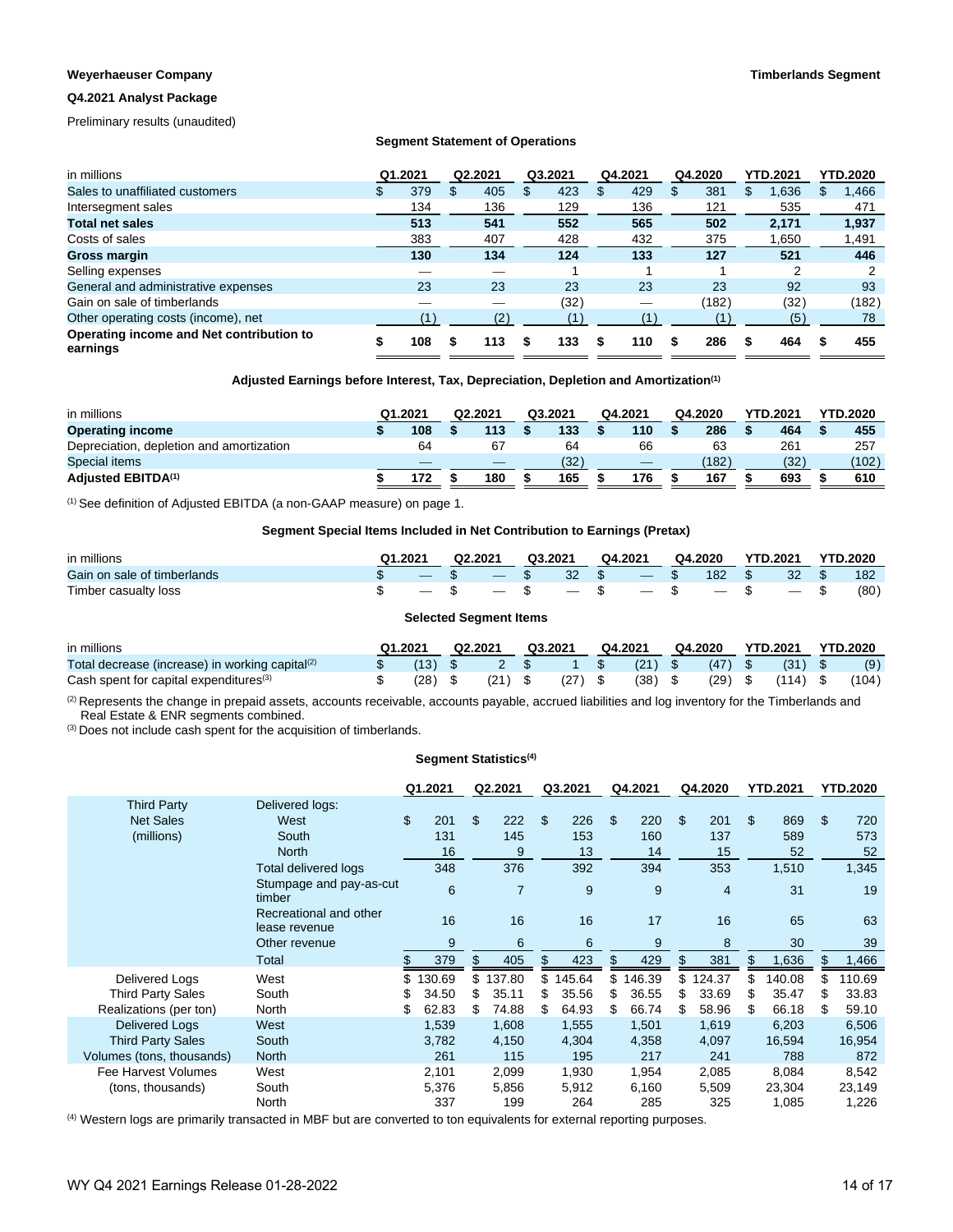#### **Q4.2021 Analyst Package**

Preliminary results (unaudited)

#### **Segment Statement of Operations**

| in millions                                          | Q1.2021 | Q2.2021 | Q3.2021 | Q4.2021 | Q4.2020 | <b>YTD.2021</b> | <b>YTD.2020</b> |
|------------------------------------------------------|---------|---------|---------|---------|---------|-----------------|-----------------|
| <b>Net sales</b>                                     | 106     | 110     | 69      | 59      | 30      | 344             | 276             |
| Costs of sales                                       | 34      | 41      | 18      | 16      | 9       | 109             | 165             |
| Gross margin                                         | 72      | 69      | 51      | 43      | 21      | 235             | 111             |
| General and administrative expenses                  | 6       | 6       | 6       |         |         | 25              | 25              |
| Operating income and Net contribution to<br>earnings | 66      | 63      | 45      | 36      | 14      | 210             | 86              |

**Adjusted Earnings before Interest, Tax, Depreciation, Depletion and Amortization(1)**

| in millions                              | Q1.2021 |    | Q2.2021 |    | Q3.2021 |    | Q4.2021 |    | Q4.2020 |    | <b>YTD.2021</b> | <b>YTD.2020</b> |
|------------------------------------------|---------|----|---------|----|---------|----|---------|----|---------|----|-----------------|-----------------|
| <b>Operating income</b>                  |         | 66 |         | 63 |         | 45 |         | 36 |         | 14 | 210             | 86              |
| Depreciation, depletion and amortization |         |    |         |    |         |    |         |    |         | 4  |                 | 14              |
| Basis of real estate sold                |         | 27 |         | 24 |         |    |         | 9  |         | 5  |                 | 141             |
| <b>Adjusted EBITDA(1)</b>                |         | 96 |         | 91 |         | 60 |         | 49 |         | 23 | 296             | 241             |

(1) See definition of Adjusted EBITDA (a non-GAAP measure) on page 1.

#### **Selected Segment Items**

| in millions                                                                    |  |  |  |  |  | Q1.2021  Q2.2021  Q3.2021  Q4.2021  Q4.2020  YTD.2021  YTD.2020 |  |  |
|--------------------------------------------------------------------------------|--|--|--|--|--|-----------------------------------------------------------------|--|--|
| - \$ - \$ - \$ - \$ - \$ - \$ - \$ - \$<br>Cash spent for capital expenditures |  |  |  |  |  |                                                                 |  |  |

### **Segment Statistics**

|                                                       |                                               |    | Q1.2021 |     | Q2.2021 |     | Q3.2021 |               | Q4.2021 |    | Q4.2020 |     | <b>YTD.2021</b> |   | <b>YTD.2020</b> |
|-------------------------------------------------------|-----------------------------------------------|----|---------|-----|---------|-----|---------|---------------|---------|----|---------|-----|-----------------|---|-----------------|
| <b>Net Sales</b>                                      | <b>Real Estate</b>                            | \$ | 84      | ъ   | 83      | \$  | 45      | <sup>\$</sup> | 34      | S  | 10      | \$  | 246             | S | 202             |
| (millions)                                            | <b>Energy and Natural</b><br><b>Resources</b> |    | 22      |     | 27      |     | 24      |               | 25      |    | 20      |     | 98              |   | 74              |
|                                                       | <b>Total</b>                                  | S  | 106     | \$  | 110     | \$  | 69      | \$            | 59      |    | 30      | \$  | 344             | S | 276             |
| Acres Sold                                            | <b>Real Estate</b>                            |    | 19.455  |     | 18.415  |     | 11.037  |               | 6.920   |    | 670     |     | 55.827          |   | 111,898         |
| Price per Acre                                        | <b>Real Estate</b>                            | \$ | 3.803   | \$. | 3.227   | \$. | 4.005   | \$.           | 4.385   | \$ | 6.316   | \$. | 3.725           | S | 1,690           |
| Basis as a Percent of<br><b>Real Estate Net Sales</b> | <b>Real Estate</b>                            |    | 32%     |     | 29%     |     | 24%     |               | 26%     |    | 50%     |     | 29%             |   | 70%             |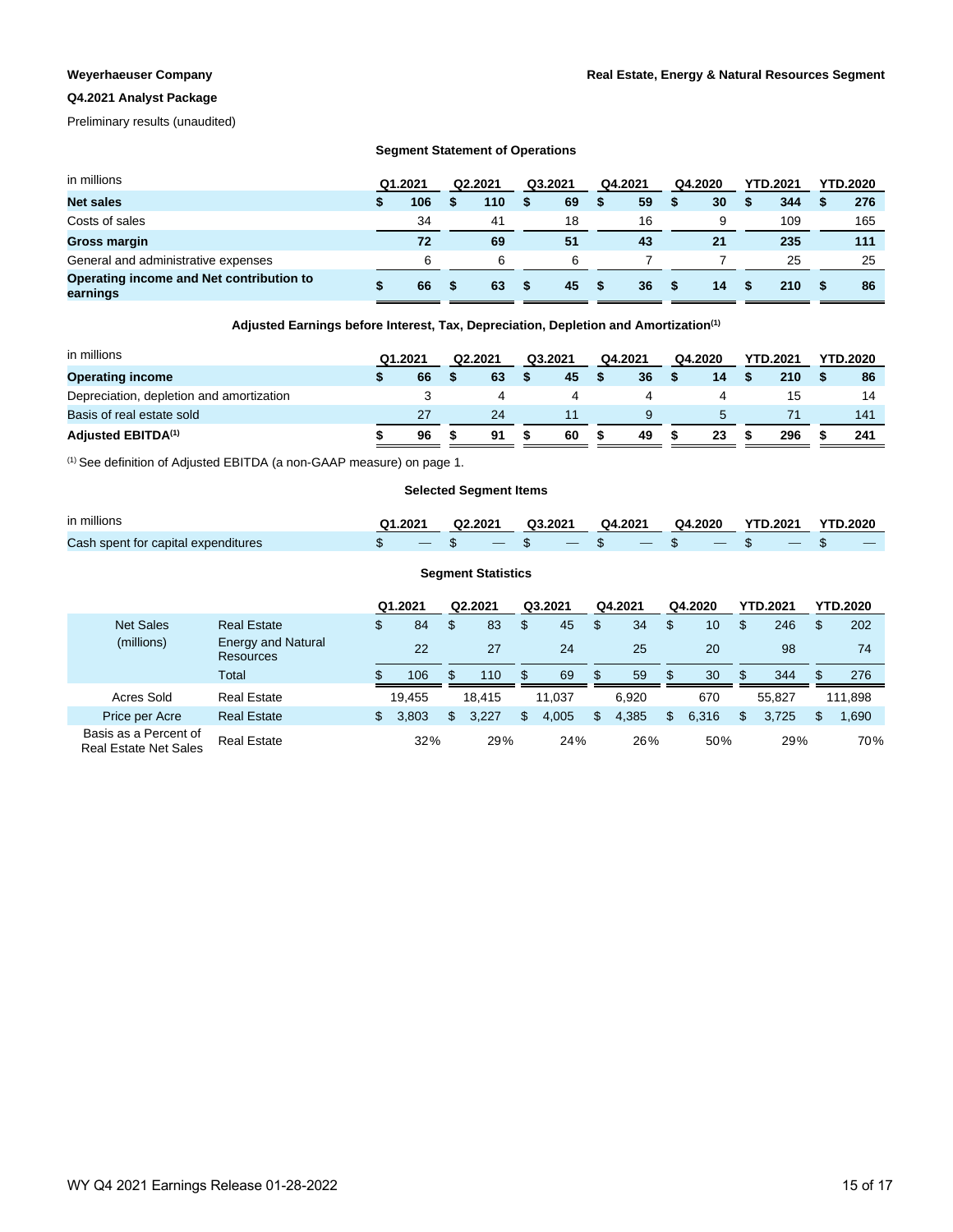#### **Weyerhaeuser Company Wood Products Segment**

#### **Q4.2021 Analyst Package**

Preliminary results (unaudited)

#### **Segment Statement of Operations**

| in millions                                       | Q1.2021 | Q2.2021 | Q3.2021 | Q4.2021 | Q4.2020 | <b>YTD.2021</b> | <b>YTD.2020</b> |
|---------------------------------------------------|---------|---------|---------|---------|---------|-----------------|-----------------|
| <b>Net sales</b>                                  | 2.021   | 2.629   | .853    | 1.718   | .652    | 8.221           | 5.790           |
| Costs of sales                                    | 1,124   | 1,229   | .270    | 1,185   | 1,109   | 4,808           | 4,221           |
| Gross margin                                      | 897     | 1.400   | 583     | 533     | 543     | 3.413           | 1,569           |
| Selling expenses                                  | 19      | 21      | 21      | 23      | 20      | 84              |                 |
| General and administrative expenses               | 35      | 35      | 34      | 34      | 34      | 138             | 136             |
| Other operating costs (income), net               |         |         | 11      | (40)    |         | (20)            | 16              |
| Operating income and Net contribution to earnings | 840     | .338    | 517     | 516     | 481     | 3.211           | 1.340           |

**Adjusted Earnings before Interest, Tax, Depreciation, Depletion and Amortization(1)**

| in millions                              | Q1.2021 |     | Q2.2021 | Q3.2021 | Q4.2021 | Q4.2020 | <b>YTD.2021</b> | <b>YTD.2020</b> |
|------------------------------------------|---------|-----|---------|---------|---------|---------|-----------------|-----------------|
| <b>Operating income</b>                  |         | 840 | .338    | 517     | 516     | 481     | 3.211           | 1.340           |
| Depreciation, depletion and amortization |         | 49  | 48      | 48      | 51      | 49      | 196             | 195             |
| Special items                            |         |     |         |         | (50)    |         | (50)            | (8)             |
| <b>Adjusted EBITDA(1)</b>                |         | 889 | .386    | 565     | 517     | 530     | 3.357           | 1.527           |

(1) See definition of Adjusted EBITDA (a non-GAAP measure) on page 1.

#### **Segment Special Items Included in Net Contribution to Earnings (Pretax)**

| in millions                    | Q1.2021 | Q2.2021 | Q3.2021 | Q4.2021 | Q4.2020 | <b>YTD.2021</b>                             | <b>YTD.2020</b> |  |
|--------------------------------|---------|---------|---------|---------|---------|---------------------------------------------|-----------------|--|
| Insurance recovery             |         |         |         |         |         | $-$ \$ $-$ \$ $-$ \$ 13 \$ $-$ \$ 13 \$ $-$ |                 |  |
| Product remediation recoveries |         |         |         |         |         | $-$ \$ $-$ \$ $-$ \$ 37 \$ $-$ \$ 37 \$     |                 |  |

#### **Selected Segment Items**

| in millions                                                 | Q1.2021     | Q2.2021 |  | Q3.2021 | Q4.2021                                                     | Q4.2020 | <b>YTD.2021</b> | <b>YTD.2020</b> |
|-------------------------------------------------------------|-------------|---------|--|---------|-------------------------------------------------------------|---------|-----------------|-----------------|
| Total decrease (increase) in working capital <sup>(2)</sup> | \$ (212) \$ |         |  |         | (49) \$ 249 \$ (11) \$ 16 \$                                |         | $(23)$ \$       | (182)           |
| Cash spent for capital expenditures                         | $(25)$ \$   |         |  |         | $(51)$ \$ $(70)$ \$ $(174)$ \$ $(52)$ \$ $(320)$ \$ $(176)$ |         |                 |                 |
| $\sim$                                                      |             |         |  |         |                                                             |         |                 |                 |

(2) Represents the change in prepaid assets, accounts receivable, accounts payable, accrued liabilities and inventory for the Wood Products segment.

#### **Segment Statistics**

|                          | in millions, except for third party sales realizations |     | Q1.2021 |                | Q2.2021 |     | Q3.2021 |     | Q4.2021 |                | Q4.2020 |     | <b>YTD.2021</b> | <b>YTD.2020</b> |
|--------------------------|--------------------------------------------------------|-----|---------|----------------|---------|-----|---------|-----|---------|----------------|---------|-----|-----------------|-----------------|
| <b>Structural Lumber</b> | Third party net sales                                  |     | 990     | \$             | 1,349   | \$  | 681     | \$  | 701     | \$             | 737     | \$  | 3,721           | \$<br>2,602     |
| (volumes presented       | Third party sales realizations                         | \$  | 864     | \$             | 1,077   | \$  | 516     | \$  | 592     | \$             | 609     | \$. | 759             | \$<br>534       |
| in board feet)           | Third party sales volumes <sup>(3)</sup>               |     | 1,145   |                | 1,252   |     | 1,320   |     | 1,185   |                | 1,210   |     | 4,902           | 4,873           |
|                          | <b>Production volumes</b>                              |     | 1,211   |                | 1,234   |     | 1,222   |     | 1,148   |                | 1,179   |     | 4,815           | 4,666           |
| <b>Oriented Strand</b>   | Third party net sales                                  | \$  | 438     | S              | 605     | \$  | 470     | \$  | 327     | \$             | 354     | S   | 1,840           | \$<br>1,013     |
| Board                    | Third party sales realizations                         |     | 614     | \$.            | 911     | \$  | 691     | \$  | 490     | \$             | 503     | \$. | 675             | \$<br>343       |
| (volumes presented       | Third party sales volumes <sup>(3)</sup>               |     | 714     |                | 663     |     | 681     |     | 668     |                | 703     |     | 2,726           | 2,956           |
| in square feet 3/8")     | <b>Production volumes</b>                              |     | 742     |                | 683     |     | 715     |     | 725     |                | 735     |     | 2,865           | 3,013           |
| <b>Engineered Solid</b>  | Third party net sales                                  | \$  | 142     | \$             | 166     | \$  | 183     | \$  | 188     | \$             | 132     | \$  | 679             | \$<br>505       |
| Section                  | Third party sales realizations                         | \$. | 2,285   | \$             | 2,533   | \$  | 3,092   | \$  | 3,319   | \$.            | 2,221   | \$. | 2,789           | \$<br>2,162     |
| (volumes presented       | Third party sales volumes <sup>(3)</sup>               |     | 6.2     |                | 6.6     |     | 5.9     |     | 5.7     |                | 6.0     |     | 24.4            | 23.4            |
| in cubic feet)           | <b>Production volumes</b>                              |     | 6.0     |                | 6.2     |     | 5.8     |     | 6.0     |                | 6.2     |     | 24.0            | 23.0            |
| Engineered               | Third party net sales                                  | \$  | 83      | \$             | 104     | \$  | 128     | \$  | 132     | \$             | 85      | \$  | 447             | \$<br>316       |
| I-joists                 | Third party sales realizations                         | \$  | 1,773   | \$             | 1,980   | \$  | 2,600   | \$  | 2,888   | \$             | 1,695   | \$  | 2,300           | \$<br>1,662     |
| (volumes presented       | Third party sales volumes <sup>(3)</sup>               |     | 47      |                | 53      |     | 49      |     | 45      |                | 50      |     | 194             | 190             |
| in lineal feet)          | <b>Production volumes</b>                              |     | 44      |                | 51      |     | 49      |     | 46      |                | 47      |     | 190             | 175             |
| Softwood Plywood         | Third party net sales                                  | \$  | 56      | \$             | 69      | \$  | 45      | \$  | 40      | $\mathfrak{L}$ | 43      | \$  | 210             | \$<br>171       |
| (volumes presented       | Third party sales realizations                         | \$  | 594     | $\mathfrak{L}$ | 902     | \$. | 653     | \$. | 581     | \$             | 433     | \$  | 681             | \$<br>411       |
| in square feet 3/8")     | Third party sales volumes <sup>(3)</sup>               |     | 94      |                | 77      |     | 69      |     | 68      |                | 99      |     | 308             | 414             |
|                          | <b>Production volumes</b>                              |     | 80      |                | 62      |     | 61      |     | 60      |                | 80      |     | 263             | 347             |
| <b>Medium Density</b>    | Third party net sales                                  | \$  | 48      | \$             | 43      | \$  | 52      | \$  | 43      | \$             | 47      | \$  | 186             | \$<br>171       |
| Fiberboard               | Third party sales realizations                         | \$  | 842     | \$             | 869     | \$  | 943     | \$  | 995     | \$             | 867     | \$  | 908             | \$<br>851       |
| (volumes presented       | Third party sales volumes <sup>(3)</sup>               |     | 57      |                | 50      |     | 55      |     | 43      |                | 54      |     | 205             | 201             |
| in square feet 3/4")     | Production volumes                                     |     | 56      |                | 52      |     | 55      |     | 43      |                | 52      |     | 206             | 200             |

(3) Volumes include sales of internally produced products and products purchased for resale primarily through our distribution business.